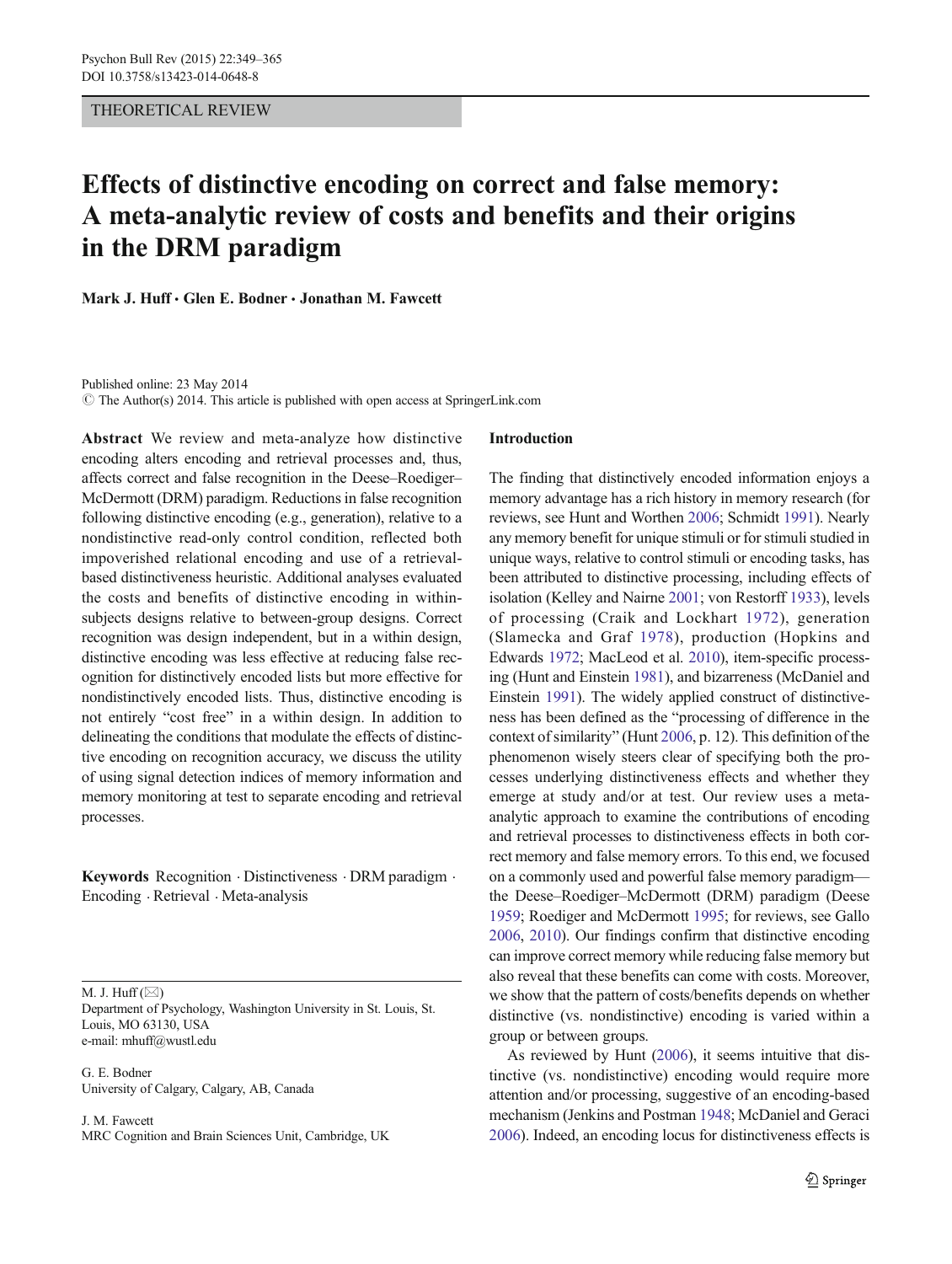supported by studies of divided attention at study, a manipulation that curtails participants' ability to engage in distinctive processing. Consistent with an encoding locus, dividing attention at study reduces the advantage for orthographically distinct (vs. regular) items in recall (Geraci and Rajaram [2002\)](#page-15-0), and for low- (vs. high-) frequency words in recognition (Joordens and Hockley [2000](#page-15-0)).

Other evidence, however, suggests that distinctive encoding can benefit memory at retrieval. Von Restorff [\(1933\)](#page-16-0) had participants study a list in which one item was isolated on a particular dimension, relative to others (e.g., a syllable within a list of digits). At test, recall was greater for the isolated item than for the nonisolated items. Importantly, this isolation effect occurred even when the isolate was presented at the start of the list before a context could have been established to contrast with the distinctive isolate (see also Dunlosky et al. [2000](#page-14-0)). Therefore, distinctiveness at encoding could not have produced this isolation benefit. Instead, the first-position isolate could be perceived as distinct only after the isolate was encoded, at which point the list context could be used during test to provide diagnostic evidence that the isolate was studied (Gallo [2004](#page-15-0); Waddill and McDaniel [1998\)](#page-16-0). This argument assumes that encoding of the isolate ends with the presentation of subsequent list items, but participants may return to rehearsing the isolate once the following items have established a context. This could result in the retrieval and preferential rehearsal of the isolate—to the detriment of other list items—suggesting that encoding might still contribute to distinctiveness effects. If so, whether the isolation effect reflects an encoding or a retrieval process becomes difficult to separate and resolve.

In addition to improving correct memory, distinctive encoding has also been shown to substantially reduce false memory in the DRM paradigm. In this paradigm, participants study several lists of related words (e.g., bed, rest, tired, etc.), each of which converges on a single nonstudied critical item (e.g., sleep). When tested, participants often recall and/or recognize the critical item as having been presented, resulting in a robust form of memory illusion. Researchers have subsequently explored various manipulations to reduce the DRM illusion, such as repeated study trials (Benjamin [2001](#page-14-0); McDermott [1996](#page-15-0)), explicit warnings (Gallo et al. [2001](#page-15-0); McCabe and Smith [2002](#page-15-0)), and—importantly for present purposes distinctive encoding tasks (Arndt and Reder [2003](#page-14-0); Dodson and Schacter [2001,](#page-14-0) [2002;](#page-14-0) Gunter et al. [2007](#page-15-0); Huff and Bodner [2013](#page-15-0); Israel and Schacter [1997](#page-15-0); McCabe and Smith [2006](#page-15-0)). Distinctive encoding tasks may be particularly salutary because they can produce a mirror effect (Glanzer and Adams [1990\)](#page-15-0)—increased correct memory coupled with decreased false memory—relative to a nondistinctive control condition (Gunter et al. [2007](#page-15-0); Huff and Bodner [2013\)](#page-15-0).

# Impoverished relational encoding versus the distinctiveness heuristic

The DRM literature, too, has been rife with debate over whether the benefits of distinctive encoding arise at encoding or at retrieval. The impoverished relational encoding account (Arndt and Reder [2003;](#page-14-0) Hege and Dodson [2004](#page-15-0); Hockley and Cristi [1996\)](#page-15-0) posits that distinctive processing reduces semantic activation of the critical items by decreasing their associations to list items (Roediger et al. [2001\)](#page-16-0) or by reducing the thematic consistency of the lists (Brainerd and Reyna [2002\)](#page-14-0). In contrast, the distinctiveness heuristic account postulates that distinctive effects are due to the adoption of a global diagnostic monitoring strategy at test (Schacter et al. [2001;](#page-16-0) Schacter et al. [1999](#page-16-0)). In this account, recollection of distinctive details at test provides diagnostic evidence that an item was studied, and this absence is diagnostic evidence that an item (including a critical item) was not studied.

Several approaches have been used to try to separate encoding and retrieval loci for distinctiveness effects in the DRM paradigm. The most common approach has been to test a within-subjects condition: Half the DRM lists are studied using a distinctive encoding method and half using a control (e.g., read-only) task. To review one example, Schacter et al. [\(1999\)](#page-16-0) had participants study half the DRM lists with a picture of each list word's referent provided and the other half without pictures. The DRM illusion was low and equivalent for both lists types, consistent with a retrieval-based distinctiveness heuristic (i.e., "if I can recall seeing the picture, the item is old; if not, it must be new"). Use of a global decision strategy increased monitoring and, thus, reduced false recognition of critical items from both distinctive and nondistinctive lists. In contrast, if the presentation of pictures at study had led to impoverished relational encoding, then the DRM illusion should have been selectively reduced for the distinctive (picture) lists. Although such results support the claim that distinctiveness benefits arise at retrieval, not all studies have found this pattern. For example, Arndt and Reder [\(2003](#page-14-0)) found a selective reduction in the DRM illusion for lists that were studied in distinctive (vs. nondistinctive) fonts, consistent with an encoding-based account.

Another approach to parsing out the contributions of encoding versus retrieval processes is through the use of an inclusion test (Brainerd et al. [2003;](#page-14-0) Gunter et al. [2007](#page-15-0); Hege and Dodson [2004](#page-15-0); Hunt et al. [2011](#page-15-0)). Under inclusion instructions, participants are asked to report or endorse all test items that were studied or are related to studied items. On this test, participants should therefore report or endorse the critical items, which presumably leads participants to abandon retrieval-based strategies such as the distinctiveness heuristic, that would otherwise operate to reduce the DRM illusion. As a result, any reduction of the DRM illusion due to distinctive encoding can be attributed to encoding-based processes.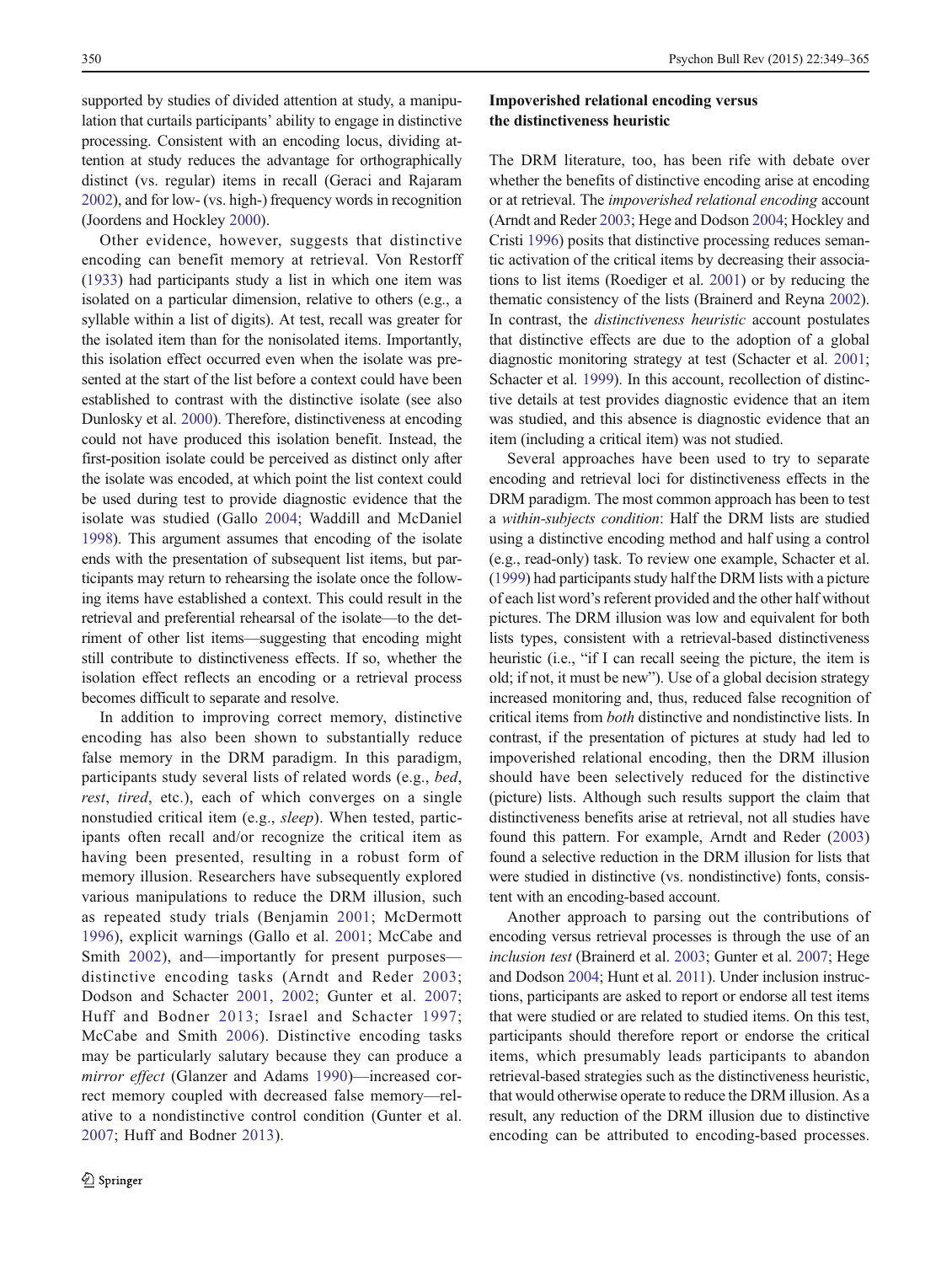Similar to within-subjects tests, inclusion tests have yielded mixed findings. Distinctive encoding has sometimes reduced the DRM illusion, consistent with an encoding locus (e.g., Hege and Dodson [2004](#page-15-0); Hunt et al. [2011\)](#page-15-0), but other times has not, consistent with a retrieval locus (e.g., Gunter et al. [2007](#page-15-0); Pierce et al. [2005;](#page-15-0) Schacter et al. [2001\)](#page-16-0).

Most recently, we have advocated a signal detection approach for separating encoding and retrieval loci of distinctiveness effects in recognition (Gunter et al. [2007;](#page-15-0) Huff and Bodner [2013\)](#page-15-0). Signal detection analyses attempt to partition participants' underlying memory experiences for studied versus nonstudied items from their response bias, or proclivity to report at test that an item was studied. The theory assumes that recognition experiences map onto a continuum of strength and that the distribution of experiences are typically further along this continuum for studied items than for nonstudied items. The distance between the standardized mean of these hit and false alarm distributions, d', provides an index of the amount of memory information that was encoded in a given condition (often termed sensitivity or discriminability; see MacMillan and Creelman [1991](#page-15-0); Wickens [2002](#page-16-0)). Importantly, in the DRM paradigm, a d' index of memory information can also be calculated for false recognition of critical lures by calculating the standardized difference in recognition claims for critical items from studied lists (hits) minus nonstudied lists (false alarms). For false recognition, this analysis treats recognition claims for critical items from studied lists as hits and recognition claims for critical items from nonstudied lists as false alarms. A comparison of d' across distinctive and nondistinctive encoding conditions can thus be used to measure the encoding-based effects of distinctive encoding for both list items and critical items. For example, impoverished relational encoding should yield a smaller d' for critical items for distinctive (vs. nondistinctive) lists in a between design, whereas use of a distinctiveness heuristic should yield equivalent d's.

Signal detection theory can also be used to derive a suitable index of response bias (i.e., how liberally or conservatively participants respond during test). In the DRM paradigm, we have suggested that more conservative responding is indicative of an increase in test-based strategic memory monitoring, consistent with use of a distinctiveness heuristic (Gunter et al. [2007;](#page-15-0) Huff and Bodner [2013](#page-15-0)). Traditional measures of response bias, such as criterion  $c$ , are measured using a hit rate and a false alarm rate. However, such measures are not appropriate when evaluating the contributions of distinctive encoding that can produce a mirror effect (an increase in hits and a decrease in false alarms) by moving the hits and false alarm distributions in opposing directions. Given this divergence, bias measures should not be computed using both hits and false alarms.

A solution to this issue was provided by a helpful anonymous reviewer who recommended that we use an index of response criterion, lambda  $(\lambda)$ , which reflects the location of

the nonstudied item distribution alone and, hence, is computed without recourse to a hit rate (see Wickens [2002\)](#page-16-0). Lambda is computed as the z-score of 1 minus the false alarm rate. Higher  $\lambda$  values reflect a more conservative response bias that we interpret as greater retrieval-based monitoring. As with  $d'$ ,  $\lambda$ can also be computed for both list items (on the basis of false alarms to list item from nonstudied lists—i.e., list item controls) and critical items (on the basis of false alarms to critical items from nonstudied lists—i.e., critical item controls). A comparison of  $\lambda$  across distinctive and nondistinctive encoding tasks can thus be used to gauge the retrievalbased effects of distinctive encoding for both list items and critical items. For example, use of a distinctiveness heuristic at test should yield larger  $\lambda$  values, whereas impoverished relational encoding should not affect  $\lambda$ .

Huff and Bodner [\(2013\)](#page-15-0) argued that the signal detection approach offers advantages over other approaches for separating encoding and retrieval processes. In brief, comparing false recognition for distinctive and nondistinctive lists in a within design relies upon a null effect of list type to infer the operation of a retrieval-based distinctiveness heuristic. In addition, this design assumes that encoding and retrieval processes are mutually exclusive; therefore, it is unable to detect situations in which processes operate in tandem. Inclusion tests are similarly plagued: A null effect is again used to indicate use of a retrieval-based distinctiveness heuristic. Conclusions based on these tests alone result in the affirmation of a disjunction in which finding evidence for one process eliminates the contribution of the other process by default.

Using the signal detection approach, Huff and Bodner [\(2013\)](#page-15-0) separated the contributions of encoding and retrieval processes to correct and false recognition in the DRM paradigm, but only across between-group designs. Across experiments, they compared the effects of pleasantness ratings, anagram generation, and processing instructions with those of nondistinctive (read-only) control groups. Their signal detection indices revealed an interplay between encoding and retrieval processes in modulating correct and false recognition. For correct recognition, the indices of memory information (d') and of memory monitoring  $(\lambda)$  were both greater in the distinctive (vs. nondistinctive) groups, suggesting that the distinctiveness advantage was due to a combination of encoding and retrieval processes. For the DRM illusion, memory monitoring for critical items during test (i.e., the retrieval locus) was greater in the item-specific groups, but the effects on memory information (i.e., the encoding locus) differed across experiments. Specifically, memory information for critical items was lower following generation than following reading but was equivalent to reading following pleasantness ratings and item-specific instructions. Thus, distinctive encoding consistently increased retrieval-based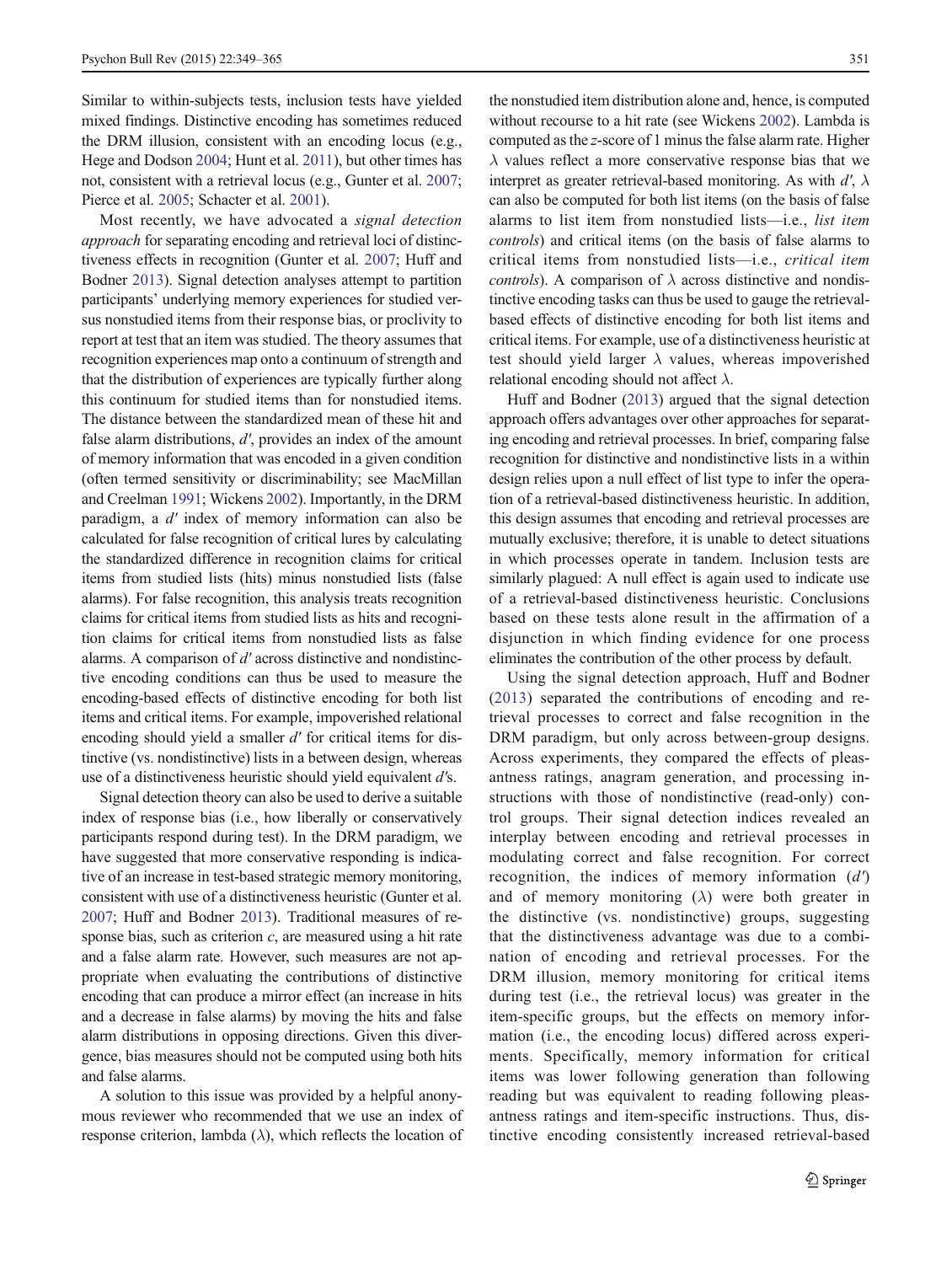monitoring, consistent with the distinctiveness heuristic account, but it led to impoverished relational encoding only following generation.<sup>1</sup>

#### Distinctiveness effects in between versus within designs

The benefits of distinctive encoding on correct recognition have been well characterized in between and within designs (Begg et al. [1989;](#page-14-0) Bertsch et al. [2007;](#page-14-0) McCabe and Smith [2006\)](#page-15-0). In a between (pure list) design, distinctive encoding tasks presumably induce item-specific processing that helps individuate the list items. In a within (mixed list) design, distinctive list items can be further contrasted to nondistinctive list items that receive less item-specific processing. Because of this additional relative contrast, the benefits of distinctive encoding are often greater in a within design than in a between design (Bertsch et al. [2007;](#page-14-0) Fawcett [2013;](#page-15-0) McDaniel and Bugg [2008\)](#page-15-0). Alternatively, Begg and Snider [\(1987\)](#page-14-0) argued that the robust (distinctive) generation effect in a within design may sometimes be due to cursory processing of the (nondistinctive) read items, rather than to enhanced memory for the generate items. In other words, the apparent benefits of distinctive processing in a within design may actually reflect costs to nondistinctive items.

The costs and benefits of distinctive encoding in a within design can be gauged by comparing each type of item/list with its pure list counterpart (e.g., Begg and Snider [1987](#page-14-0); Bodner, Taikh, and Fawcett [2014](#page-14-0)). A benefit occurs when memory for distinctively encoded items is greater in a within (vs. between) design. A cost occurs when memory for nondistinctively encoded items is lower in a within (vs. between) design. Using this analysis, Begg and Snider concluded that the within-subject generation effect in recognition largely reflects a cost to (nondistinctive) read items rather than a benefit to (distinctive) generate items. More recently, Bodner, Taikh, and Fawcett assessed the costs and benefits of the withinsubject production effect in recognition (i.e., an advantage for items studied aloud, as opposed to silently). The production effect is typically attributed to a benefit to aloud items resulting from increased distinctiveness (e.g., Bodner and Taikh [2012\)](#page-14-0), yet their experiment and meta-analysis showed that, as with generation, the costs to silent (nondistinctive) items outweighed the benefits to aloud (distinctive) items.

An analysis of the costs/benefits of distinctiveness on both correct and false recognition in the DRM paradigm has never been conducted, and remedying this situation was our second key goal. As was discussed above, false recognition in within groups is typically equivalent for distinctive and nondistinctive lists, and these null effects have been marshaled as evidence of a global monitoring strategy at test (McCabe and Smith [2006](#page-15-0); Schacter et al. [1999;](#page-16-0) cf. Arndt and Reder [2003\)](#page-14-0). But to establish that the DRM illusion has been reduced in a within group, each list type must be compared with a pure list counterpart—comparisons that have not been made to date. Thus, the pattern of results in the within design may reflect benefits, costs, or a combination of the two. Here, benefits refer to a decrease in false recognition for critical items from nondistinctive (i.e., read) lists in the within group, relative to a pure-list read group. Costs refer to an increase in false recognition for critical items from distinctive lists in the within group, relative to a pure distinctive-list group.

Measuring the costs and benefits of distinctive processing in within (vs. between) designs is important because it can specify how distinctive encoding affects both correct memory and memory errors. Dodson and Schacter ([2002](#page-14-0)) suggested that "there is no cost to using the distinctiveness heuristic" (p. 798) in the DRM paradigm, but they did not report comparisons across within and between designs to substantiate this claim. Our analyses determined whether distinctive encoding is truly "cost free" or might, for example, impair memory for nondistinctively encoded items. This is important in terms of recommending distinctiveness as a general strategy for memory improvement.

## Meta-analyses

We conducted a series of meta-analyses to accomplish two goals. First, we used signal detection indices to further evaluate Huff and Bodner's ([2013\)](#page-15-0) claim that reductions in the DRM illusion due to distinctive encoding are driven by both encoding (impoverished relational encoding) and retrieval (distinctiveness heuristic) mechanisms. Second, we examined whether distinctive encoding exclusively produces benefits (i.e., a "cost free" strategy; Dodson and Schacter [2002](#page-14-0)) or might produce costs to nondistinctive items, as found in other domains (e.g., Begg and Snider [1987;](#page-14-0) Bodner, Huff et al. [2014](#page-14-0)). Furthermore, we evaluated how the effects of distinctive encoding are modulated by the use of a within (vs. between) design. That is, does the presence of nondistinctive lists in a within design affect the encoding and/or retrieval of the distinctive lists? In sum, we determined the costs and benefits of distinctive processing in each design, as well as their loci.

To accomplish these objectives, we searched for DRM recognition studies in which distinctive versus nondistinctive (i.e., read-only control) encoding tasks were manipulated across between and within designs in the same study (although usually across experiments). We searched for suitable studies via Web

 $1$  Gunter et al. [\(2007\)](#page-15-0) reported that generation increased memory monitoring but did not decrease memory information encoded for critical items. However, in preparing our meta-analyses, we discovered an error in their data coding that led to an underestimation of the latter effect. In fact, generation reduced memory information encoded for critical items in their study, as in Huff and Bodner [\(2013](#page-15-0)). Table 1 provides the corrected means for Gunter et al.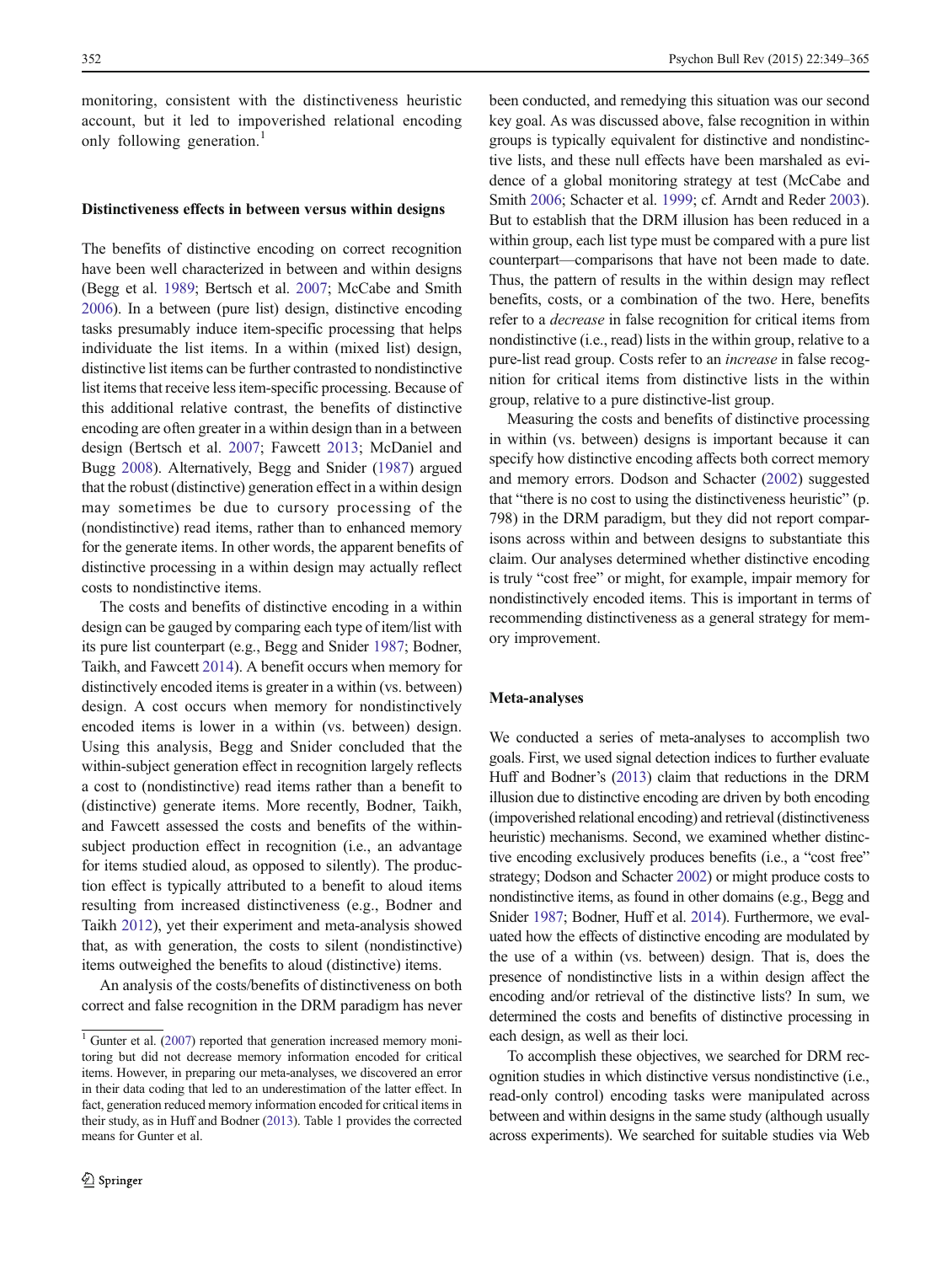of Science, PsycInfo, and Google searches. Available authors of included studies were also emailed for other leads and suitable unpublished data sets. Distinctive encoding was operationalized as a task designed to improve memory for studied items and/or to decrease the DRM illusion. Studies that did not meet these requirements were excluded. Of the nine data sets we obtained that met these criteria, five used generation as the distinctive encoding condition:

- 1. Bodner, Huff, Gunter, and Azad [\(2014,](#page-14-0) unpublished raw data);
- 2. Gunter ([2004](#page-15-0), unpublished Master's thesis);
- 3. Gunter et al. [\(2007,](#page-15-0) Experiment 1A vs. 2A);
- 4. Huff and Bodner [\(2014,](#page-15-0) unpublished raw data);
- 5. McCabe and Smith [\(2006](#page-15-0), Experiment 1 vs. 2);

Three more studies presented pictures along with list words in the distinctive conditions:

- 6. Schacter et al. ([1999](#page-16-0), Experiment 1 vs. 2; younger adults);
- 7. Schacter et al. ([1999](#page-16-0), Experiment 1 vs. 2, older adults);
- 8. Schacter et al. ([2001](#page-16-0); Experiment 1).

The final study used production (i.e., saying list words aloud) in the distinctive conditions:

9. Dodson and Schacter ([2001](#page-14-0); Experiments 1 vs. 2).<sup>2</sup>

Discriminability (d'), an index of encoded memory information, and lambda  $(\lambda)$ , an index of memory monitoring at test, were calculated from raw participant means, with the exception of McCabe and Smith [\(2006](#page-15-0)) and Schacter et al. [\(1999](#page-16-0)), for which the published group means and standard deviations were imputed from the weighted average of the other studies. Table [1](#page-5-0) reports the mean indices for the distinctive and nondistinctive conditions in each study (Table [2](#page-13-0) provides the mean hit and false alarm rates). The mean d' and  $\lambda$  scores were then used to calculate standardized mean difference scores for each of the comparisons described below. For between-group comparisons, these scores were calculated using the escalc function from the metafor package (Viechtbauer [2010\)](#page-16-0) within R version 3.0.1 (R Development Core Team [2013](#page-16-0)). This function produces an

estimate of Hedges's g (Hedges [1981](#page-15-0)) corrected for its slight positive bias (Hedges and Olkin [1985](#page-15-0)). For within-group comparisons, comparable scores were calculated using the equations recommended by Borenstein [\(2009\)](#page-14-0) to account for the dependence among the included means. The correlations necessary for these comparisons were calculated from the raw data where possible; for studies where this information was unavailable (McCabe and Smith [2002;](#page-15-0) Schacter et al. [1999](#page-16-0)), suitable correlations were imputed, instead, from the weighted average of the other studies (see, e.g., Higgins and Green [2009](#page-15-0); Pigott [2009\)](#page-16-0).<sup>3</sup>

Following calculation of the effect sizes, a series of random-effects models were fitted to the aggregate data to estimate an overall effect for each comparison. All models were generated using the rma function from the metafor package in R (see Viechtbauer [2010](#page-16-0)). Although efforts were taken to avoid publication bias, trim and fill analyses (Duval [2005\)](#page-14-0) were also conducted for each random-effects model. These models evaluate evidence for publication bias favoring the inclusion of small studies with large, statistically significant effect sizes, rather than small studies with small, statistically nonsignificant effect sizes. In the event that evidence exists for such a bias, the missing nonsupportive studies are imputed, and the model is reconducted to test the sensitivity of our analyses to those missing studies. Although typically used to gauge evidence for missing nonsupportive studies, we also evaluated evidence of missing supportive studies in the same manner. Except where specifically noted, the trim and fill analyses found no evidence of missing studies; thus, the resulting model did not differ from the reported models.

## Confirming the effects of distinctiveness

The first pair of meta-analyses (Fig. [1](#page-7-0)) sought to confirm the benefits of distinctive (vs. nondistinctive) encoding in the within-group "tests." For studied list items, more memory information  $(d')$  was encoded for distinctive (vs. nondistinctive) lists (g = 0.79, CI<sub>95%</sub> = 0.46, 1.11;  $Q(8)$  = 53.07, p < .001;  $I^2 = 87.84\%$ ; Fig. [1](#page-7-0), top). Importantly, there was no difference in encoded memory information  $(d')$  for critical lures from distinctive versus nondistinctive lists ( $g = 0.10$ , CI<sub>95%</sub> =  $-0.04$ , 0.23;  $Q(8) = 7.09$ ,  $p = .527$ ;  $I^2 < 0.01\%$ ; Fig. [1,](#page-7-0) bottom). The latter result confirms the distinctiveness pattern in which false recognition of critical items is equivalent for both list types in within-subjects groups.<sup>4</sup>

Inspection of Fig. [1](#page-7-0) suggests that the presence of substantial heterogeneity in our analysis of memory information for studied list items was moderated by the type of distinctive

 $\sqrt{2}$  Arndt and Reder ([2003](#page-14-0)) manipulated distinctive versus nondistinctive fonts across between and within designs in the DRM paradigm. This study was initially included in our meta-analyses, but it was often identified as an outlier by visual inspection and regression-deletion diagnostics (e.g., Cook's distance, studentized deleted residual). Calculation of the covariance ratio further suggested that its inclusion substantially reduced the precision of our estimated effects. Therefore, this study was included in the tables and meta-analysis figures for comparison purposes but was eliminated from the summary effects in the meta-analyses. The possibility that font (a stimulus-based, perceptual manipulation) might differ in the basis of its effect from other distinctiveness tasks (processingbased, conceptual manipulations) warrants further exploration.

<sup>&</sup>lt;sup>3</sup> Sensitivity analyses carried out on these and other imputations reported verify that our findings are robust across the range of possible values observed for each variable.

<sup>&</sup>lt;sup>4</sup> Meta-analyses of memory monitoring across distinctive and nondistinctive lists in the within groups was not possible, because critical item controls do not belong to either distinctive or nondistinctive lists.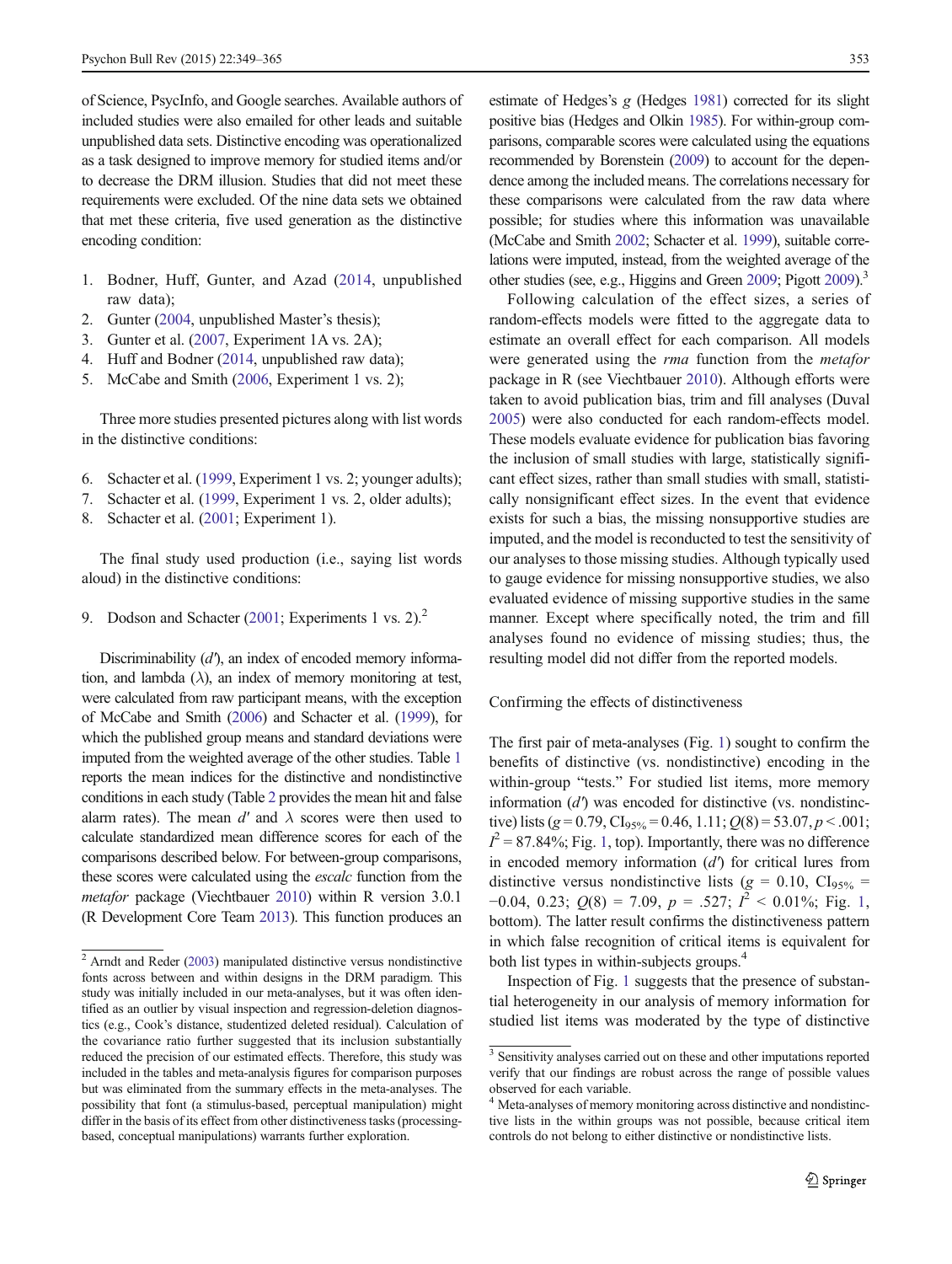|                                                                     |               |                |               |                | Design Effect |                | List Effect        |         |
|---------------------------------------------------------------------|---------------|----------------|---------------|----------------|---------------|----------------|--------------------|---------|
|                                                                     | Between (B)   |                |               | Within $(W)$   |               |                | (Dlists – NDlists) |         |
| Task/Study/Means                                                    | <b>Dlists</b> | <b>NDlists</b> | <b>Dlists</b> | <b>NDlists</b> | <b>Dlists</b> | <b>NDlists</b> | Between            | Within  |
| Generation                                                          |               |                |               |                |               |                |                    |         |
| Bodner, Huff, Gunter, & Azad (2014) <sup>b</sup>                    |               |                |               |                |               |                |                    |         |
| List item $d'$                                                      | 2.56          | 1.13           | 2.65          | 1.92           | $-0.09$       | 0.21           | 0.43               | 0.73    |
| List item $\lambda$                                                 | 1.47          | 1.34           | 1.37          | 0.10           | $-0.03$       | 0.13           |                    |         |
| Critical item d'                                                    | 1.17          | 1.87           | 1.28          | 1.10           | $-0.11$       | 0.77           | $-0.70$            | 0.18    |
| Critical item $\lambda$                                             | 1.18          | 1.06           | 1.11          | 0.07           | $-0.05$       | 0.12           |                    |         |
| <b>Gunter (2004)</b>                                                |               |                |               |                |               |                |                    |         |
| List item $d'$                                                      | 2.92          | 1.77           | 2.69          | 1.85           | 0.23          | $-0.08$        | 1.15               | 0.84    |
| List item $\lambda$                                                 | 1.49          | 0.90           | 1.22          | 0.27           | $-0.32$       | 0.59           |                    |         |
| Critical item d'                                                    | 0.93          | 1.27           | 1.10          | 0.85           | $-0.18$       | 0.42           | $-0.34$            | $-0.59$ |
| Critical item $\lambda$                                             | 1.09          | 0.54           | 0.79          | 0.30           | $-0.25$       | 0.55           |                    |         |
| Gunter, Bodner, & Azad (2007)                                       |               |                |               |                |               |                |                    |         |
| List item $d'$                                                      | 2.76          | 2.21           | 2.81          | 1.91           | $-0.05$       | 0.30           | 0.55               | 0.90    |
| List item $\lambda$                                                 | 1.62          | 1.32           | 1.27          | 0.35           | 0.05          | 0.30           |                    |         |
| Critical item d' <sup>a</sup>                                       | 1.09          | 1.43           | 1.10          | 0.93           | $-0.01$       | 0.50           | $-0.34$            | 0.17    |
| Critical item $\lambda$                                             | 1.26          | 0.91           | 0.96          | 0.30           | $-0.05$       | 0.36           |                    |         |
| Huff and Bodner (2014)                                              |               |                |               |                |               |                |                    |         |
| List item $d'$                                                      | 2.73          | 2.11           | 2.61          | 1.53           | 0.12          | 0.58           | 0.62               | 1.08    |
| List item $\lambda$                                                 | 1.67          | 1.36           | 1.26          | 0.41           | 0.10          | 0.31           |                    |         |
| Critical item d'                                                    | 1.03          | 1.39           | 1.42          | 0.89           | $-0.39$       | 0.41           | $-0.36$            | 0.44    |
| Critical item $\lambda$                                             | 1.34          | 1.02           | 1.11          | 0.23           | $-0.09$       | 0.32           |                    |         |
| McCabe and Smith (2006) <sup>*</sup>                                |               |                |               |                |               |                |                    |         |
| List item $d'$                                                      | 2.62          | 2.27           | 2.32          | 1.89           | 0.30          | 0.38           | 0.35               | 0.43    |
| List item $\lambda$                                                 | 1.13          | 1.13           | 0.95          | 0.18           | $-0.18$       | $0.00\,$       |                    |         |
| Critical item d'                                                    | 1.35          | 2.01           | 1.99          | 2.05           | $-0.64$       | $-0.04$        | $-0.66$            | $-0.06$ |
| Critical item $\lambda$                                             | 0.84          | 0.92           | 0.81          | 0.03           | 0.11          | $-0.08$        |                    |         |
| <b>Pictures</b>                                                     |               |                |               |                |               |                |                    |         |
| Schacter, Israel, & Racine (1999; younger adult group) <sup>*</sup> |               |                |               |                |               |                |                    |         |
| List item $d'$                                                      | 2.11          | 1.61           | 1.91          | 1.63           | 0.20          | $-0.02$        | 0.50               | 0.28    |
| List item $\lambda$                                                 | 1.34          | 0.81           | 0.95          | 0.39           | $-0.14$       | 0.53           |                    |         |
| Critical item $d'$                                                  | $1.02\,$      | $1.00\,$       | $0.60\,$      | 0.65           | 0.42          | 0.35           | $0.02\,$           | $-0.05$ |
| Critical item $\lambda$                                             | 1.41          | 0.58           | 0.67          | 0.74           | $-0.13$       | 0.83           |                    |         |
| Schacter et al. (1999; older adult group) <sup>*</sup>              |               |                |               |                |               |                |                    |         |
| List item $d'$                                                      | 1.96          | 1.17           | 1.51          | 1.03           | 0.45          | 0.14           | 0.79               | 0.48    |
| List item $\lambda$                                                 | 1.14          | 0.58           | 0.77          | 0.64           | $-0.19$       | 0.83           |                    |         |
| Critical item d'                                                    | 0.89          | 1.54           | 0.98          | 1.06           | $-0.09$       | 0.48           | $-0.65$            | $-0.08$ |
| Critical item $\lambda$                                             | 0.99          | 0.95           | 0.64          | 0.35           | 0.31          | 0.04           |                    |         |
| Schacter, Cendan, Dodson, & Clifford (2001)                         |               |                |               |                |               |                |                    |         |
| List item $d'$                                                      | 1.99          | 1.68           | 2.11          | 1.88           | $-0.12$       | $-0.20$        | 0.31               | 0.33    |
| List item $\lambda$                                                 | 1.60          | 1.21           | 1.50          | 0.10           | $-0.29$       | 0.39           |                    |         |
| Critical item d'                                                    | 0.65          | 1.12           | 0.66          | 0.66           | $-0.01$       | 0.46           | $-0.46$            | 0.00    |
| Critical item $\lambda$                                             | 1.38          | 0.94           | 1.09          | 0.19           | $-0.15$       | 0.44           |                    |         |
| Production                                                          |               |                |               |                |               |                |                    |         |
| Dodson and Schacter (2001)                                          |               |                |               |                |               |                |                    |         |
| List item $d'$                                                      | 1.99          | 1.75           | 2.27          | 1.99           | $-0.28$       | $-0.24$        | 0.24               | 0.28    |

<span id="page-5-0"></span>Table 1 Mean signal detection indices of encoded memory information  $(d)$  and memory monitoring at test  $(\lambda)$  for between and within designs and for distinctive (D) and nondistinctive (ND) lists, and effects of design by list type and list type by design used in the meta-analyses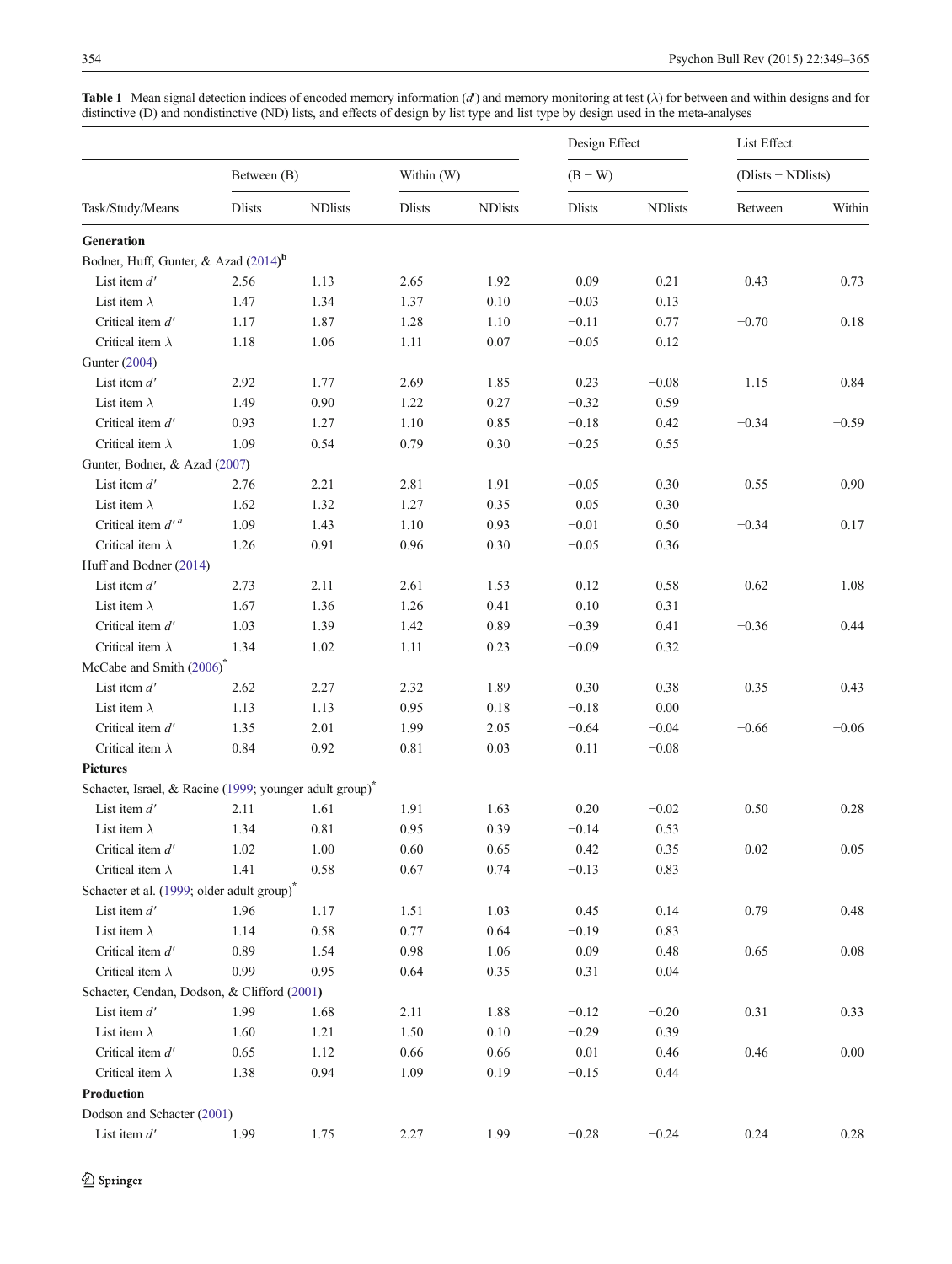#### Table 1 (continued)

|                                          |               |                |               |                | Design Effect |                | List Effect          |         |  |
|------------------------------------------|---------------|----------------|---------------|----------------|---------------|----------------|----------------------|---------|--|
|                                          | Between (B)   |                | Within (W)    |                | $(B - W)$     |                | $(Dlists - NDlists)$ |         |  |
| Task/Study/Means                         | <b>Dlists</b> | <b>NDlists</b> | <b>Dlists</b> | <b>NDlists</b> | <b>Dlists</b> | <b>NDlists</b> | Between              | Within  |  |
| List item $\lambda$                      | 1.22          | 1.15           | 1.38          | $-0.16$        | $-0.23$       | 0.07           |                      |         |  |
| Critical item $d'$                       | 0.73          | 1.38           | 1.34          | 1.31           | $-0.61$       | 0.07           | $-0.65$              | 0.03    |  |
| Critical item $\lambda$                  | 0.65          | 0.64           | 1.09          | $-0.44$        | $-0.45$       | 0.01           |                      |         |  |
| Font                                     |               |                |               |                |               |                |                      |         |  |
| Arndt and Reder $(2003)^c$               |               |                |               |                |               |                |                      |         |  |
| List item $d'$                           | 2.49          | 2.78           | 2.67          | 2.76           | $-0.18$       | 0.02           | $-0.29$              | $-0.09$ |  |
| List item $\lambda$                      | 1.27          | 1.43           | 1.18          | 0.09           | 0.25          | $-0.16$        |                      |         |  |
| Critical item $d'$                       | 0.88          | 1.83           | 1.07          | 1.72           | $-0.19$       | 0.11           | $-0.95$              | $-0.65$ |  |
| Critical item $\lambda$                  | 0.96          | 1.00           | 0.87          | 0.09           | 0.13          | $-0.04$        |                      |         |  |
| Average (excluding Arndt and Reder 2003) |               |                |               |                |               |                |                      |         |  |
| List item $d'$                           | 2.40          | 1.86           | 2.32          | 1.74           | 0.08          | 0.12           | 0.55                 | 0.58    |  |
| List item $\lambda$                      | 1.44          | 1.09           | 1.19          | 0.25           | $-0.10$       | 0.35           |                      |         |  |
| Critical item $d'$                       | 0.98          | 1.45           | 1.16          | 1.07           | $-0.18$       | 0.38           | $-0.46$              | 0.10    |  |
| Critical item $\lambda$                  | 1.13          | 0.84           | 0.92          | 0.21           | $-0.08$       | 0.29           |                      |         |  |

Note. Bolded means correspond to effect sizes calculated in the meta-analyses. MD = mean difference as represented in the table.

\* Signal detection indices were computed from published group means.

<sup>a</sup> Means reported in the original article were incorrect.

<sup>b</sup> Dlists collapsed across generation and self-imagery tasks.

c Dlists collapsed across the uncorrelated and unique font groups, NDlists is the correlated font group.

encoding task. We therefore fit an exploratory mixed-effects model comparing data from generation tasks with the combination of all other distinctive tasks. This comparison was significant in a meta-regression model ( $B = 0.64$ ,  $CI<sub>95%</sub> =$ 0.13, 1.16), explaining 43.78% of the heterogeneity in our earlier model of these effects. The benefits were larger for generation ( $g = 1.07$ ,  $CI_{95\%} = 0.72$ , 1.43) than for the other distinctive tasks ( $g = 0.43$ , CI<sub>95%</sub> = 0.06, 0.80).

Do distinctiveness effects arise at encoding and/or retrieval?

The second pair of meta-analyses (Fig. [2\)](#page-8-0) focused on correct recognition in the between-groups design and tested whether distinctive (vs. nondistinctive) encoding increases memory information and/or memory monitoring at test  $(\lambda)$  for list items. Distinctive (vs. nondistinctive) encoding increased encoded memory information (d';  $g = 0.82$ , CI<sub>95%</sub> = 0.56, 1.07;  $Q(8) = 13.75$ ,  $p = .089$ ;  $I^2 = 40.56\%$ ; Fig. [2,](#page-8-0) top) and also increased memory monitoring at test ( $\lambda$ ;  $g = 0.61$ , CI<sub>95%</sub> = 0.3[2,](#page-8-0) 0.91;  $Q(8) = 18.18$ ,  $p = .019$ ;  $I^2 = 57.06\%$ ; Fig. 2, bottom), replicating Huff and Bodner [\(2013](#page-15-0)). In the latter case, a trim-and-fill analysis revealed evidence of one missing study; however, imputing this missing study did not affect our conclusions (g = 0.53, CI<sub>95%</sub> = 0.20, 0.86;  $Q(9) = 25.54$ ,  $p = .019$ ;  $I^2 = 67.69\%$ ). Thus, both encoding and retrieval

processes facilitate recognition of list items following distinctive encoding.

The third pair of meta-analyses (Fig. [3](#page-9-0)) were analogous, but focused on false recognition of critical items. The pattern here also replicated Huff and Bodner [\(2013](#page-15-0)): Distinctive groups encoded less memory information for critical items  $(d'$ ;  $g = -0.57$ ,  $CI<sub>95%</sub> = -0.78$ ,  $-0.35$ ;  $Q(8) = 10.01$ ,  $p = .265$ ;  $I^2 = 22.49\%$ ; Fig. [3](#page-9-0), top) and also performed more memory monitoring for critical items at test ( $\lambda$ ;  $g = 0.53$ , CI<sub>95%</sub> = 0.19, 0.86;  $Q(8) = 23.29$  $Q(8) = 23.29$  $Q(8) = 23.29$ ,  $p = .003$ ;  $I^2 = 67.47\%$ ; Fig. 3, bottom). These results provide compelling evidence that both encoding and retrieval factors shape distinctiveness benefits. Overall, the distinctive (vs. nondistinctive) groups encoded more information about list items and less information about critical items (consistent with an impoverished relational encoding account) and also performed more memory monitoring at test (consistent with a distinctiveness heuristic at test). Together, these influences induced a mirror effect: improved recognition of list items and reduced recognition of critical items.

Do distinctiveness manipulations produce benefits and/or costs?

The fourth pair of meta-analyses (Fig. [4](#page-10-0)) evaluated whether the within (vs. between) groups showed improved recognition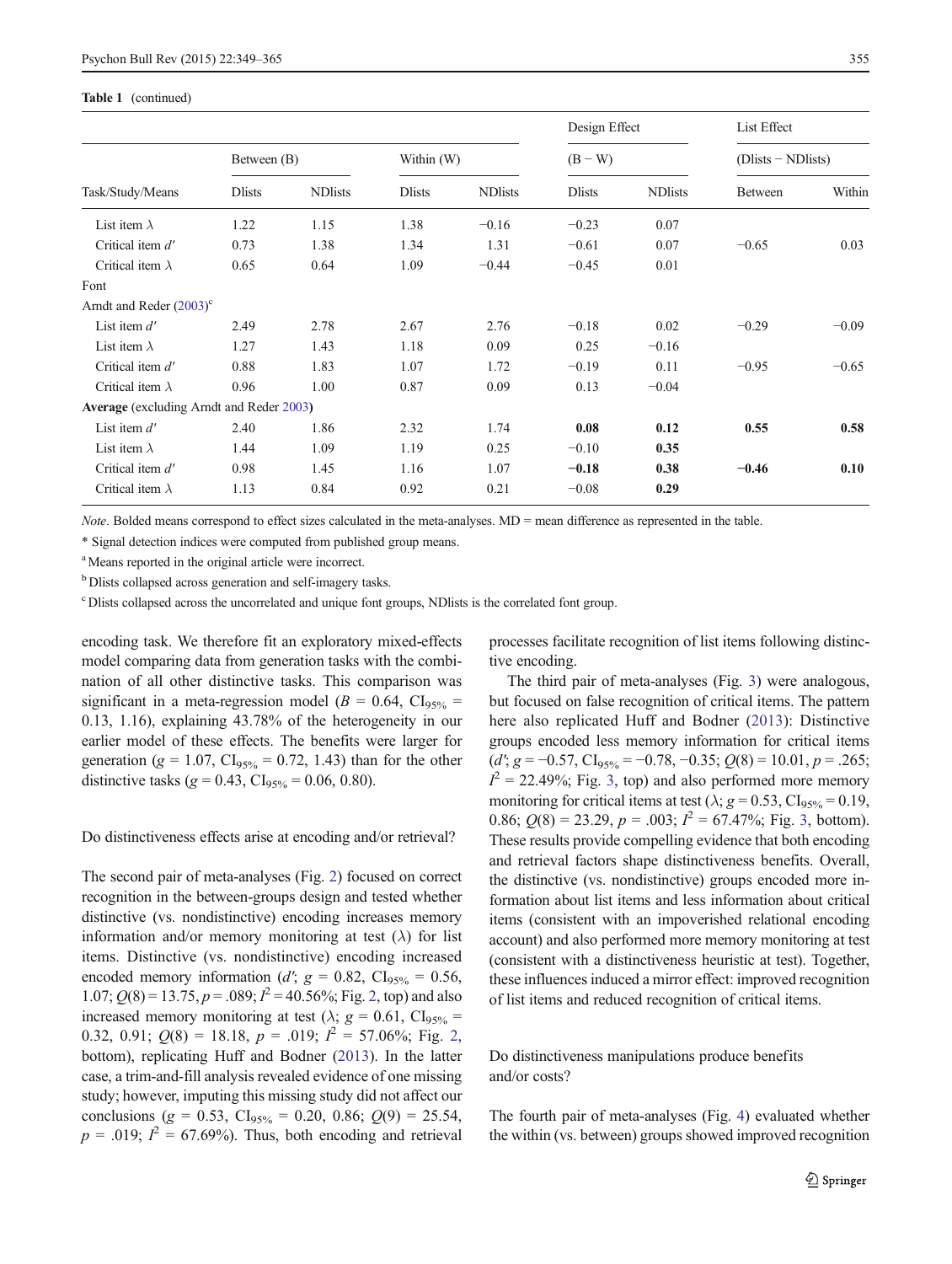<span id="page-7-0"></span>

| Study                            | Year | Task       | MD      | Standardized Mean Difference [95% CI]                                              |
|----------------------------------|------|------------|---------|------------------------------------------------------------------------------------|
| Bodner et al.                    | 2014 | Generation | 0.72    | $1.11$ [ 0.75, 1.46 ]                                                              |
| Gunter                           | 2004 | Generation | 0.84    | $0.91$ [ 0.57, 1.26 ]                                                              |
| Gunter et al.                    | 2007 | Generation | 0.90    | 1.57 [ 0.85 , 2.29 ]                                                               |
| Huff & Bodner                    | 2014 | Generation | 1.08    | 1.68 [ 1.26 . 2.11 ]                                                               |
| McCabe & Smith                   | 2006 | Generation | 0.43    | $0.41$ [ $0.14$ , $0.68$ ]                                                         |
| Schacter et al. (younger adults) | 1999 | Picture    | 0.28    | $0.39$ [ $0.06$ , $0.71$ ]                                                         |
| Schacter et al. (older adults)   | 1999 | Picture    | 0.48    | $0.66$ [ $0.31$ , 1.01]                                                            |
| Schacter et al.                  | 2001 | Picture    | 0.23    | $0.34$ [ $-0.03$ , $0.70$ ]                                                        |
| Dodson & Schacter                | 2001 | Production | 0.28    | $0.35$ [ $0.13$ , $0.58$ ]                                                         |
| <b>Excluded</b>                  |      |            |         |                                                                                    |
| Arndt & Reder                    | 2003 | Font       | $-0.10$ | $-0.16$ [ $-0.40$ , $0.09$ ]                                                       |
|                                  |      |            |         |                                                                                    |
| <b>Summary Effect</b>            |      |            |         | $0.79$ [ $0.46$ , 1.11 ]                                                           |
|                                  |      |            |         |                                                                                    |
|                                  |      |            |         |                                                                                    |
|                                  |      |            |         | $-3.00$<br>$-2.20$<br>$-0.60$ 0.00<br>0.60<br>1.80<br>$-1.40$<br>1.20<br>2.40 3.00 |
|                                  |      |            |         | Standardized Mean Difference                                                       |

Memory information (d') for list items in within-group designs: $D_{\text{lists}} - ND_{\text{lists}}$ 

Memory information (d') for critical items in within-group designs:  $D_{\text{lists}} - ND_{\text{lists}}$ 

| Study                            | Year | Task       | MD      | Standardized Mean Difference [95% CI]                                                    |  |
|----------------------------------|------|------------|---------|------------------------------------------------------------------------------------------|--|
| Bodner et al.                    | 2014 | Generation | 0.18    | $0.22$ [ -0.19, 0.63]                                                                    |  |
| Gunter                           | 2004 | Generation | 0.26    | $0.29$ [ $-0.20$ , $0.78$ ]                                                              |  |
| Gunter et al.                    | 2007 | Generation | 0.17    | $0.20$ [ $-0.36$ , $0.76$ ]                                                              |  |
| Huff & Bodner                    | 2014 | Generation | 0.44    | $0.54$ [ $0.10$ , $0.98$ ]                                                               |  |
| McCabe & Smith                   | 2006 | Generation | $-0.06$ | $-0.05$ [ $-0.41$ , 0.30]                                                                |  |
| Schacter et al. (younger adults) | 1999 | Picture    | $-0.05$ | $-0.06$ [ $-0.49$ , 0.37]                                                                |  |
| Schacter et al. (older adults)   | 1999 | Picture    | $-0.08$ | $-0.10$ [ $-0.53$ , $0.33$ ]                                                             |  |
| Schacter et al.                  | 2001 | Picture    | 0.02    | $0.03$ [ -0.43, 0.48]                                                                    |  |
| Dodson & Schacter                | 2001 | Production | 0.03    | $0.04$ [ $-0.24$ , 0.32]                                                                 |  |
| <b>Excluded</b>                  |      |            |         |                                                                                          |  |
| Arndt & Reder                    | 2003 | Font       | $-0.65$ | $-0.86$ [ $-1.24$ , $-0.47$ ]                                                            |  |
| <b>Summary Effect</b>            |      |            |         | $0.10$ [ $-0.04$ , 0.23 ]                                                                |  |
|                                  |      |            |         |                                                                                          |  |
|                                  |      |            |         | $-2.20$<br>$-3.00$<br>$-1.40$<br>$-0.60$<br>0.00<br>0.60<br>1.20<br>1.80<br>3.00<br>2.40 |  |

Fig. 1 Meta-analyses of the influence of distinctive encoding on memory information for list items (top) and critical items (bottom) in withinsubjects designs. Effect sizes and confidence intervals are based on standardized mean differences in a given index. The polygon at the bottom of each panel represents the summary effect for each analysis

calculated using a random-effects model, excluding Arndt and Reder ([2003](#page-14-0); see Footnote 2). The square marker size indicates weight within the model. Dlists = distinctive lists; ND lists = nondistinctive lists.  $MD =$ mean difference as represented in Table [1](#page-5-0)

of distinctive list items and/or impaired recognition of nondistinctive list items. To gauge benefits, the d's for distinctive lists were compared across between and within groups. To gauge costs, the d's for nondistinctive lists were compared across the between and within groups. Recognition of distinctive list items was not improved in the within groups ( $g = 0.10$ ,  $CI<sub>95%</sub> = -0.10, 0.29; Q(8) = 9.09, p = .335; I<sup>2</sup> = 8.68%$ Fig. [4,](#page-10-0) top), nor was recognition of nondistinctive list items impaired in the within groups ( $g = 0.21$ , CI<sub>95%</sub> = -0.05, 0.46;  $Q(8) = 15.21, p = .055;$   $I^2 = 47.57\%$  $I^2 = 47.57\%$  $I^2 = 47.57\%$  Fig. 4, bottom). In the latter case, a trim-and-fill analysis revealed evidence of one missing study that was supportive of the effect; in this case, imputing this missing study would result in a significant effect  $(g = 0.27, \text{Cl}_{95\%} = 0.001, 0.53; Q(9) = 19.46, p = .022; I^2 =$ 54.18%). Thus, distinctive encoding yielded neither benefits nor costs to correct recognition, contrary to prior demonstrations of costs to nondistinctive items (Begg and Snider [1987](#page-14-0); Bodner, Taikh and Fawcett [2014\)](#page-14-0).

However, an exploratory analysis revealed that the type of distinctive encoding task moderated costs. We fit a mixedeffects model comparing data from generation tasks with the combination of all other distinctive tasks. In the generation studies, recognition of nondistinctive list items suffered a cost in a within design ( $g = 0.42$ ,  $CI_{95\%} = 0.17$ , 0.67; Fig. [4,](#page-10-0) bottom). In contrast, there was no such cost to list item recognition for the other distinctive tasks (d';  $g = -0.11$ ,  $CI<sub>95%</sub> = -0.43, 0.21$ . This difference was significant in a meta-regression model ( $B = 0.53$ , CI<sub>95%</sub> = 0.12, 0.94), explaining 87.08% of the heterogeneity in that model.

The final pair of meta-analyses (Fig. [5\)](#page-11-0) evaluated the costs/ benefits of distinctive encoding for false recognition of critical items. Interestingly, false recognition of critical items from distinctive lists was higher in a within (vs. between) design  $(g = -0.19, \text{Cl}_{95\%} = -0.38, 0.00, p < .05; Q(8) = 8.85,$  $p = .355$ ;  $I^2 = 0.26\%$ ; Fig. [5,](#page-11-0) top), showing a novel *distinc*tiveness cost. Moreover, false recognition of critical items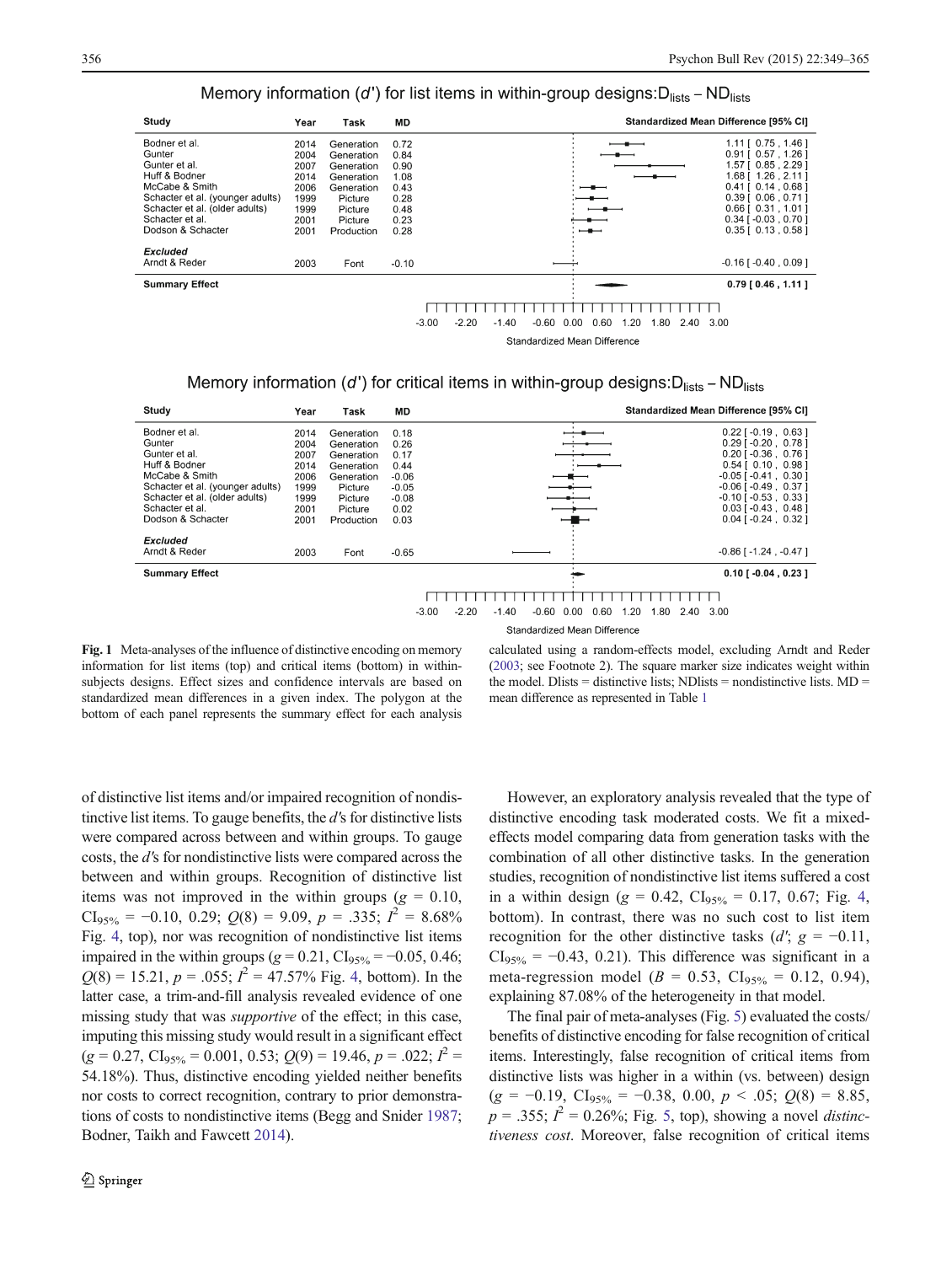| Memory information (d') for list items in between-group designs: $D_{\text{lists}} - ND_{\text{lists}}$ |  |
|---------------------------------------------------------------------------------------------------------|--|
|---------------------------------------------------------------------------------------------------------|--|

<span id="page-8-0"></span>

| Study                            | Year | Task       | MD      | Standardized Mean Difference [95% CI]                                                |
|----------------------------------|------|------------|---------|--------------------------------------------------------------------------------------|
| Bodner et al.                    | 2014 | Generation | 0.43    | $0.81$ [ $0.33$ , 1.29 ]                                                             |
| Gunter                           | 2004 | Generation | 1.14    | 1.63 [ 0.98 . 2.28 ]                                                                 |
| Gunter et al.                    | 2007 | Generation | 0.54    | $0.99$ [ $0.51$ , 1.46 ]                                                             |
| Huff & Bodner                    | 2014 | Generation | 0.62    | $0.97$ [ $0.44$ $.1.51$ ]                                                            |
| McCabe & Smith                   | 2006 | Generation | 0.35    | $0.40$ [ -0.17, 0.97 ]                                                               |
| Schacter et al. (younger adults) | 1999 | Picture    | 0.50    | $0.72$ [ $0.05$ , 1.40 ]                                                             |
| Schacter et al. (older adults)   | 1999 | Picture    | 0.79    | $1.14$ [ 0.43, 1.84 ]                                                                |
| Schacter et al.                  | 2001 | Picture    | 0.32    | $0.41$ [ -0.25, 1.07]                                                                |
| Dodson & Schacter                | 2001 | Production | 0.24    | $0.32$ [ -0.29, 0.93]                                                                |
| Excluded                         |      |            |         |                                                                                      |
| Arndt & Reder                    | 2003 | Font       | $-0.29$ | $-0.43$ [ $-0.95$ , $0.08$ ]                                                         |
| <b>Summary Effect</b>            |      |            |         | $0.82$ [ 0.56, 1.07 ]                                                                |
|                                  |      |            |         |                                                                                      |
|                                  |      |            |         |                                                                                      |
|                                  |      |            |         | $-2.20$<br>$-3.00$<br>1.80 2.40<br>$-1.40$<br>$-0.60$<br>0.00<br>0.60<br>.20<br>3.00 |

Memory monitoring ( $\lambda$ ) for list items in between-group designs: $D_{\text{lists}} - ND_{\text{lists}}$ 

| Study                                                                                                                                             | Year                                                 | Task                                                                                     | MD                                                   |  | Standardized Mean Difference [95% CI]                                                                                                                                                          |
|---------------------------------------------------------------------------------------------------------------------------------------------------|------------------------------------------------------|------------------------------------------------------------------------------------------|------------------------------------------------------|--|------------------------------------------------------------------------------------------------------------------------------------------------------------------------------------------------|
| Bodner et al.<br>Gunter<br>Gunter et al.<br>Huff & Bodner<br>McCabe & Smith<br>Schacter et al. (younger adults)<br>Schacter et al. (older adults) | 2014<br>2004<br>2007<br>2014<br>2006<br>1999<br>1999 | Generation<br>Generation<br>Generation<br>Generation<br>Generation<br>Picture<br>Picture | 0.13<br>0.58<br>0.30<br>0.31<br>0.00<br>0.53<br>0.83 |  | $0.25$ [ -0.21, 0.72]<br>$1.02$ [ $0.42$ , $1.62$ ]<br>$0.62$ [ $0.16$ , 1.08 ]<br>$0.62$ [ $0.10$ , 1.14 ]<br>$0.00$ [ -0.57, 0.57]<br>$0.97$ [ $0.28$ , 1.66 ]<br>$1.52$ [ $0.78$ , $2.27$ ] |
| Schacter et al.<br>Dodson & Schacter                                                                                                              | 2001<br>2001                                         | Picture<br>Production                                                                    | 0.39<br>0.07                                         |  | $0.75$ [ $0.08$ , 1.43 ]<br>$0.10$ [ $-0.50$ , $0.71$ ]                                                                                                                                        |
| <b>Excluded</b><br>Arndt & Reder                                                                                                                  | 2003                                                 | Font                                                                                     | $-0.16$                                              |  | $-0.30$ [ $-0.81$ , $0.21$ ]                                                                                                                                                                   |
| <b>Summary Effect</b>                                                                                                                             |                                                      |                                                                                          |                                                      |  | $0.61$ [ $0.32$ , $0.91$ ]                                                                                                                                                                     |
| $-3.00$<br>$-2.20$<br>$-1.40$<br>-0.60<br>0.00<br>0.60<br>1.20<br>1.80 2.40<br>-3.00                                                              |                                                      |                                                                                          |                                                      |  |                                                                                                                                                                                                |

Standardized Mean Difference

Fig. 2 Meta-analyses of the influence of distinctive encoding on memory information (top) and memory monitoring at test (bottom) for list items in between-group designs. Effect sizes and confidence intervals are based on standardized mean differences in a given index. The polygon at the bottom of each panel represents the summary effect for each analysis

calculated using a random-effects model, excluding Arndt and Reder ([2003](#page-14-0); see Footnote 2). The square marker size indicates weight within the model. Dlists = distinctive lists; ND lists = nondistinctive lists.  $MD =$ mean difference as represented in Table [1](#page-5-0)

from nondistinctive lists was lower in a within (vs. between) design (d';  $g = 0.50$ , CI<sub>95%</sub> = 0.25, 0.75;  $Q(8) = 13.79$ ,  $p = .087; I<sup>2</sup> = 43.10\%;$  Fig. [5,](#page-11-0) bottom), showing a novel nondistinctiveness benefit. In this case, both analyses revealed evidence of two missing studies; in the former case, these missing studies were supportive of the effect, whereas in the latter case, they were nonsupportive; however, our conclusions remain unaffected for either the distinctiveness cost ( $g =$  $-0.29$ , CI<sub>95%</sub> =  $-0.50$ ,  $-0.08$ ;  $Q(10) = 16.13$ ,  $p = .096$ ;  $I^2 =$ 35.89%) or the nondistinctiveness benefit ( $g = 0.38$ , CI<sub>95%</sub> = 0.12, 0.64;  $Q(10) = 23.58$ ,  $p = .009$ ;  $I^2 = 56.65\%$ ). Thus, on the one hand, a within design was less effective at reducing false recognition of distinctive critical items (i.e., it made the distinctive encoding task less effective—a cost), and on the other hand, it also reduced false recognition of critical items from nondistinctive lists (a benefit). Phrased differently, a within design is worse at reducing false recognition for distinctive lists but is better at reducing false recognition for nondistinctive lists.

## Discussion

The present review and meta-analyses helps bring clarity to the effects of distinctive encoding on recognition in the DRM paradigm and on the mechanisms that produce them. We examined whether distinctive encoding tasks improve correct recognition by facilitating encoding (amount of encoding memory information), retrieval (amount of memory monitoring at test), or both. Using signal detection estimates of each locus, the benefits of distinctive encoding of all DRM lists (i.e., in a between design) were shown to arise at both loci, as evidenced by increased  $d'$  and  $\lambda$ , respectively. Similarly, the benefits of distinctive processing on false recognition of critical items reflected a bifurcated pattern: a reduction in d' and an increase in  $\lambda$ . In other words, distinctive encoding tasks promote item-specific processing (and/or impair relational encoding) and also promote greater memory monitoring at test (i.e., a distinctiveness heuristic) in the DRM paradigm. Thus, our findings confirm that the two mechanisms are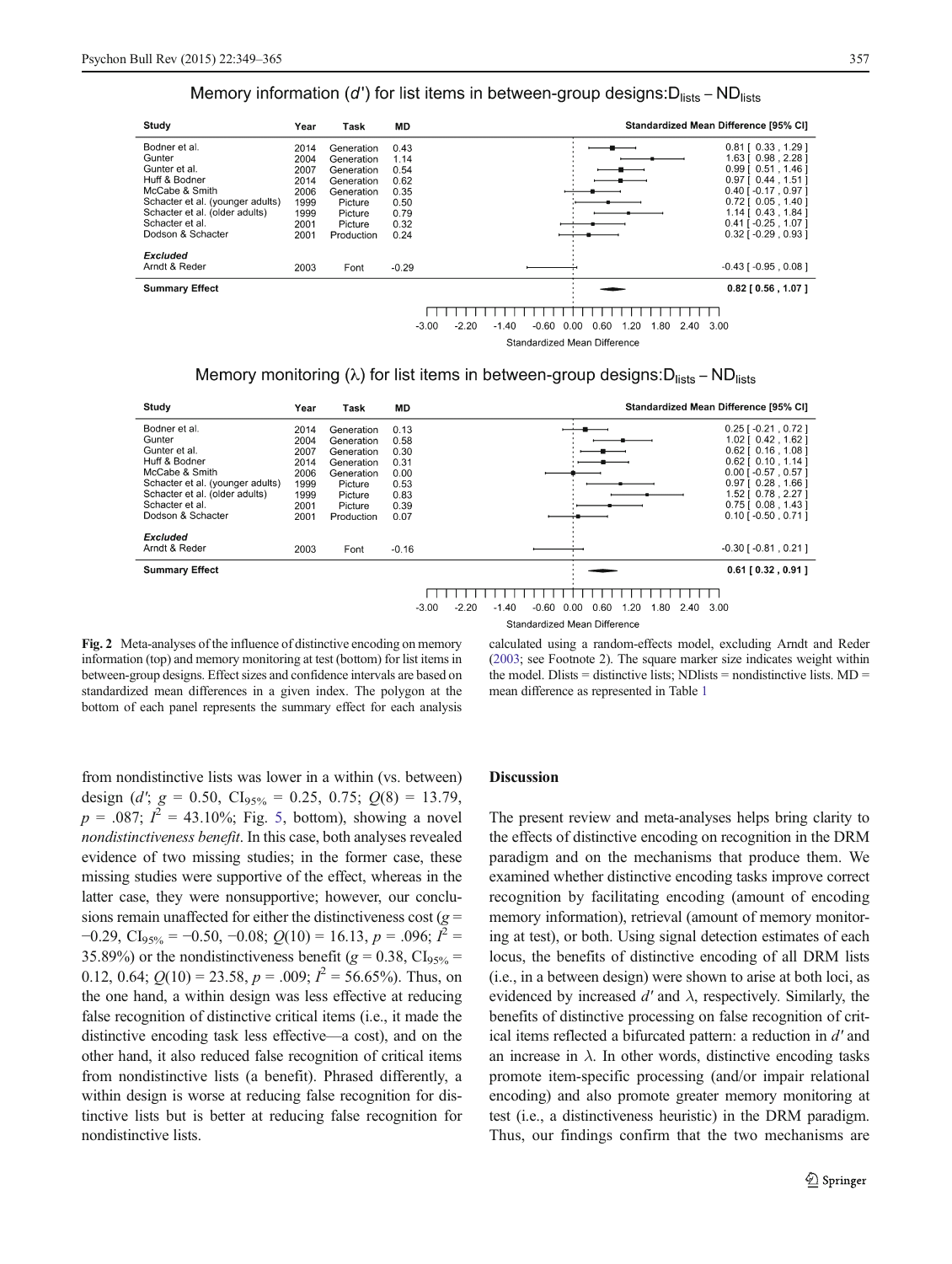<span id="page-9-0"></span>

Memory information (d') for critical items in between-group designs:  $D_{\text{lists}} - ND_{\text{lists}}$ 

Memory monitoring ( $\lambda$ ) for critical items in between-group designs:  $D_{\text{lists}} - ND_{\text{lists}}$ 

| Study                            | Year | Task       | MD      |                                                                  | Standardized Mean Difference [95% CI] |
|----------------------------------|------|------------|---------|------------------------------------------------------------------|---------------------------------------|
| Bodner et al.                    | 2014 | Generation | 0.12    |                                                                  | $0.20$ [ -0.27, 0.66 ]                |
| Gunter                           | 2004 | Generation | 0.56    |                                                                  | $0.97$ [ $0.37$ , 1.56 ]              |
| Gunter et al.                    | 2007 | Generation | 0.35    |                                                                  | $0.76$ [ $0.30$ , 1.23 ]              |
| Huff & Bodner                    | 2014 | Generation | 0.32    |                                                                  | $0.64$ [ $0.12$ , 1.15                |
| McCabe & Smith                   | 2006 | Generation | $-0.08$ |                                                                  | $-0.14$ [ $-0.71$ , $0.42$ ]          |
| Schacter et al. (younger adults) | 1999 | Picture    | 0.83    |                                                                  | 1.49 [ 0.76 . 2.23 ]                  |
| Schacter et al. (older adults)   | 1999 | Picture    | 0.04    |                                                                  | $0.07$ [ $-0.58$ , $0.73$ ]           |
| Schacter et al.                  | 2001 | Picture    | 0.43    |                                                                  | $0.95$ [ $0.26$ , 1.64 ]              |
| Dodson & Schacter                | 2001 | Production | 0.00    |                                                                  | $0.00$ [ $-0.60$ , $0.61$ ]           |
| <b>Excluded</b>                  |      |            |         |                                                                  |                                       |
| Arndt & Reder                    | 2003 | Font       | $-0.04$ |                                                                  | $-0.08$ [ $-0.59$ , $0.42$ ]          |
| <b>Summary Effect</b>            |      |            |         |                                                                  | $0.53$ [ $0.19$ , $0.86$ ]            |
|                                  |      |            |         |                                                                  |                                       |
|                                  |      |            |         | $-2.20$<br>$-3.00$<br>$-1.40$<br>$-0.60$<br>0.00<br>0.60<br>1.20 | 1.80<br>3.00<br>2.40                  |

Fig. 3 Meta-analyses of the influence of distinctive encoding on memory information (top) and memory monitoring at test (bottom) for critical items in between-group designs. Effect sizes and confidence intervals are based on standardized mean differences in a given index. The polygon at the bottom of each panel represents the summary effect for each analysis

calculated using a random-effects model, excluding Arndt and Reder ([2003](#page-14-0); see Footnote 2). The square marker size indicates weight within the model. Dlists = distinctive lists; ND lists = nondistinctive lists.  $MD =$ mean difference as represented in Table [1](#page-5-0)

complementary rather than mutually exclusive (Huff and Bodner [2013\)](#page-15-0).

We also evaluated whether the benefits of distinctive encoding in within designs reflect benefits and/or costs, by comparing each list type in the within design with its between group counterpart. For correct recognition, both types of list items yielded similar d's across the two designs. However, when generation was the distinctive encoding task, we found that recognition of nondistinctively encoded list items suffered a cost in a within (vs. between) design, a pattern consistent with findings outside the DRM paradigm (e.g., Begg and Snider [1987;](#page-14-0) Bodner, Taikh and Fawcett [2014\)](#page-14-0). This pattern raises the possibility that after encoding a generate list, participants engage in somewhat "lazier" encoding of a read list, as Begg and colleagues found for intermixed read and generate trials. If so, one peril of performing distinctive encoding for some lists is that it can lead to shallower encoding of nondistinctive lists. Whether this recognition trade-off is a pro or a con depends on the learner's goals (see Bodner, Taikh and Fawcett [2014](#page-14-0), for a discussion). If a learner's goal is to increase correct recognition for a subset of studied items, distinctive processing of that subset of items will be effective. In other words, the cost/benefit trade-off is specific to a within-subjects design. However, if the learner wishes to improve recognition of all studied items, it may be better to engage in distinctive processing of all items.

For false recognition, distinctive encoding in a within design yielded both a cost and a benefit. The cost was that participants encoded more information about the critical items for the distinctively encoded lists. Thus, distinctive encoding was less effective at reducing the DRM illusion in a within design. Alternating encoding task type across lists may render the distinctive encoding task less effective; it may be worth exploring whether blocking distinctive and nondistinctive lists reduces this cost. The benefit was that participants encoded less information about the critical items for nondistinctively encoded lists in a within (vs. between) design. Performing distinctive encoding for some lists might have a carryover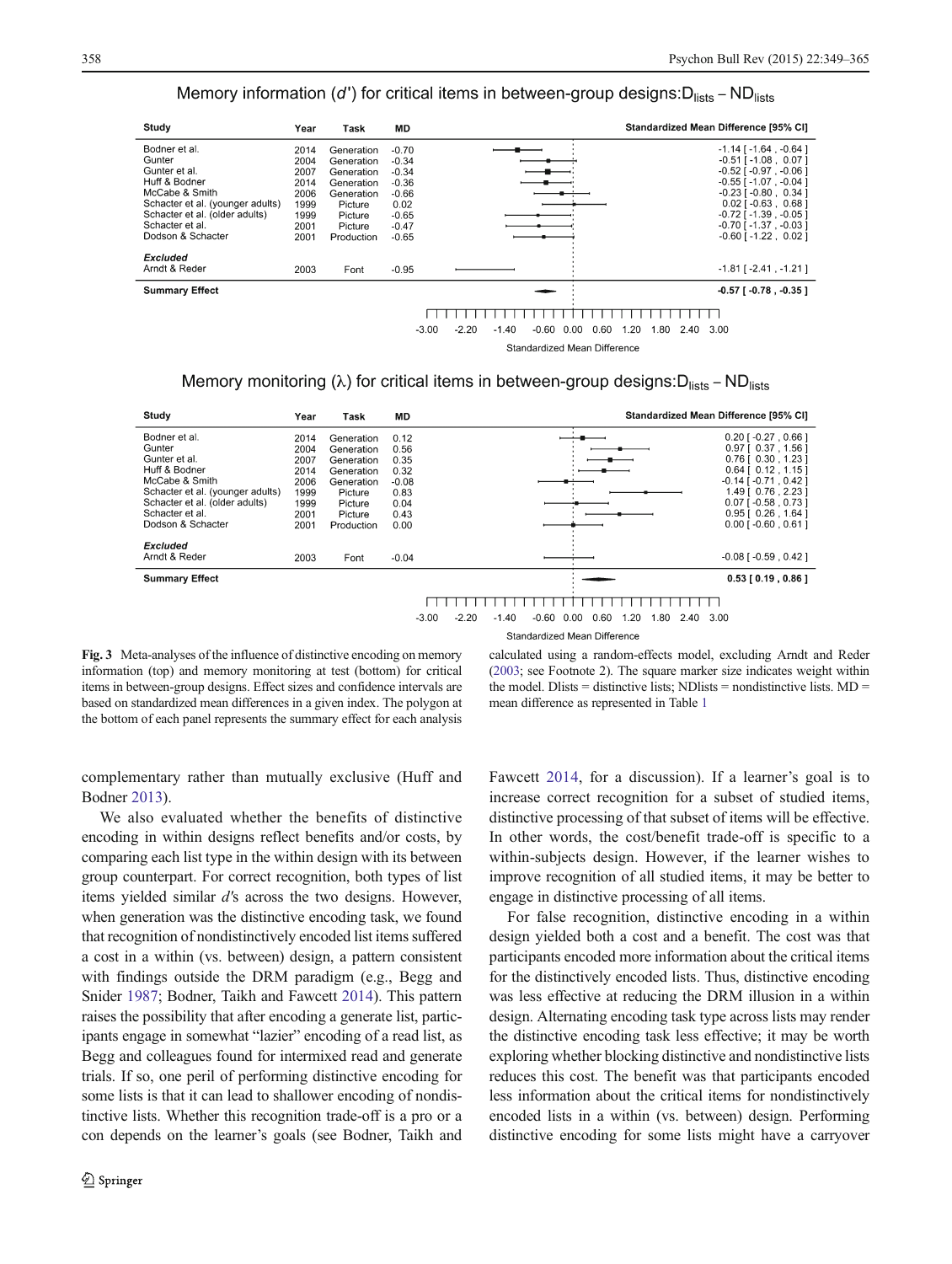<span id="page-10-0"></span>

| Study                            | Year | Task       | MD      | Standardized Mean Difference [95% CI]                                                 |
|----------------------------------|------|------------|---------|---------------------------------------------------------------------------------------|
| Bodner et al.                    | 2014 | Generation | $-0.09$ | $-0.14$ [ $-0.60$ , 0.32 ]                                                            |
| Gunter                           | 2004 | Generation | 0.23    | $0.32$ [ $-0.25$ , $0.88$ ]                                                           |
| Gunter et al.                    | 2007 | Generation | $-0.05$ | $-0.09$ [ $-0.63$ , $0.45$ ]                                                          |
| Huff & Bodner                    | 2014 | Generation | 0.13    | $0.21$ [ -0.33, 0.75]                                                                 |
| McCabe & Smith                   | 2006 | Generation | 0.30    | $0.30$ [ $-0.22$ , $0.82$ ]                                                           |
| Schacter et al. (younger adults) | 1999 | Picture    | 0.20    | $0.29$ [ $-0.33$ , $0.90$ ]                                                           |
| Schacter et al. (older adults)   | 1999 | Picture    | 0.45    | $0.64$ [ $0.02$ , 1.27 ]                                                              |
| Schacter et al.                  | 2001 | Picture    | $-0.12$ | $-0.16$ [ $-0.82$ , 0.49 ]                                                            |
| Dodson & Schacter                | 2001 | Production | $-0.28$ | $-0.36$ [ $-0.93$ , 0.22 ]                                                            |
| <b>Excluded</b>                  |      |            |         |                                                                                       |
| Arndt & Reder                    | 2003 | Font       | $-0.18$ | $-0.30$ [ $-0.78$ , 0.19]                                                             |
| <b>Summary Effect</b>            |      |            |         | $0.10$ [ $-0.10$ , $0.29$ ]                                                           |
|                                  |      |            |         |                                                                                       |
|                                  |      |            |         |                                                                                       |
|                                  |      |            |         | $-2.20$<br>$-3.00$<br>$-1.40$<br>0.00<br>1.20<br>1.80<br>$-0.60$<br>0.60<br>2.40 3.00 |
|                                  |      |            |         | Standardized Mean Difference                                                          |

Memory information (d') for list items from distinctive lists: Between - Within

## Memory information  $(d')$  for list items from nondistinctive lists: Between - Within

| Study                            | Year | Task       | ΜD      |                                                          | Standardized Mean Difference [95% CI] |
|----------------------------------|------|------------|---------|----------------------------------------------------------|---------------------------------------|
| Bodner et al.                    | 2014 | Generation | 0.20    |                                                          | $0.36$ [ $-0.10$ , $0.83$ ]           |
| Gunter                           | 2004 | Generation | $-0.07$ |                                                          | $-0.09$ [ $-0.66$ , 0.47 ]            |
| Gunter et al.                    | 2007 | Generation | 0.30    |                                                          | $0.54$ [ -0.01, 1.09]                 |
| Huff & Bodner                    | 2014 | Generation | 0.58    |                                                          | $0.90$ [ $0.34$ , 1.46 ]              |
| McCabe & Smith                   | 2006 | Generation | 0.38    |                                                          | $0.40$ [ -0.12, 0.92 ]                |
| Schacter et al. (younger adults) | 1999 | Picture    | $-0.02$ |                                                          | $-0.03$ [ $-0.64$ , 0.58 ]            |
| Schacter et al. (older adults)   | 1999 | Picture    | 0.14    |                                                          | $0.20$ [ -0.42, 0.81]                 |
| Schacter et al.                  | 2001 | Picture    | $-0.21$ |                                                          | $-0.29$ [ $-0.95$ , 0.37 ]            |
| Dodson & Schacter                | 2001 | Production | $-0.24$ |                                                          | $-0.31$ [ $-0.89$ , $0.26$ ]          |
| <b>Excluded</b>                  |      |            |         |                                                          |                                       |
| Arndt & Reder                    | 2003 | Font       | 0.02    |                                                          | $0.03$ [ $-0.45$ , $0.51$ ]           |
| <b>Summary Effect</b>            |      |            |         |                                                          | $0.21$ [ $-0.05$ , $0.46$ ]           |
|                                  |      |            |         |                                                          |                                       |
|                                  |      |            |         | $-3.00$<br>$-2.20$<br>$-1.40$<br>0.00<br>0.60<br>$-0.60$ | 1.20<br>1.80<br>3.00<br>2.40          |

Standardized Mean Difference

Fig. 4 Meta-analyses of the influence of design on memory information for list items from distinctive lists (Dlists; top) and nondistinctive lists (NDlists; bottom). Effect sizes and confidence intervals are based on standardized mean differences in a given index. The polygon at the bottom of each panel represents the summary effect for each analysis, calculated using a random-effects model, excluding Arndt and Reder ([2003](#page-14-0); see Footnote 2). The square marker size indicates weight within the model. MD = mean difference as represented in Table [1](#page-5-0)

effect, either increasing item-specific encoding and/or decreasing relational encoding of nondistinctive lists (see Huff and Bodner [2013\)](#page-15-0).

Potential limitations of the meta-analyses

We believe there is merit to conducting meta-analyses even for small sets of studies to help bring resolution to existing debates (e.g., impoverished relational encoding vs. distinctiveness heuristic) and to reveal previously undetected effects (e.g., costs of distinctive encoding; see also Fawcett [2013\)](#page-15-0). Of course, meta-analysis can also yield misleading effect size estimates, resulting in incorrect conclusions. We attempted to avoid the potential pitfalls of meta-analyses outlined by Rosenthal and Dimatteo [\(2002](#page-16-0)).

First, we tried to avoid a publication bias by seeking and including unpublished data sets and by examining funnel plots for the presence of bias. These plots were not suggestive of publication bias—a fact also supported by our trim-and-fill analyses.

Second, the apples-to-oranges problem involves comparing data sets that used dissimilar independent and dependent variables. We avoided this pitfall by using only encoding tasks identified as "distinctive" in the literature and by analyzing means based on a single memory test (i.e., recognition). For this reason, we opted not to include studies that included betweengroup conditions but no within condition (e.g., Huff and Bodner [2013\)](#page-15-0) when computing the between-group meta-analyses.

Third, nonindependence occurs when multiple data sets are taken from the same study. In our meta-analyses, this was true for two of our data sets (Schacter et al. [1999](#page-16-0)), but distinguishing them (rather than averaging them) proved important, as described below.

Fourth, we avoided the garbage-in/garbage-out problem by using peer-reviewed articles and/or unpublished data sets from studies using similar procedures/materials conducted in the same labs. Although the number of suitable studies was modest, it is not unprecedented (Bodner, Taikh and Fawcett [2014;](#page-14-0) Fawcett [2013\)](#page-15-0). Moreover, this number was sufficient both for confirming known findings (see Fig. [3\)](#page-9-0) and for establishing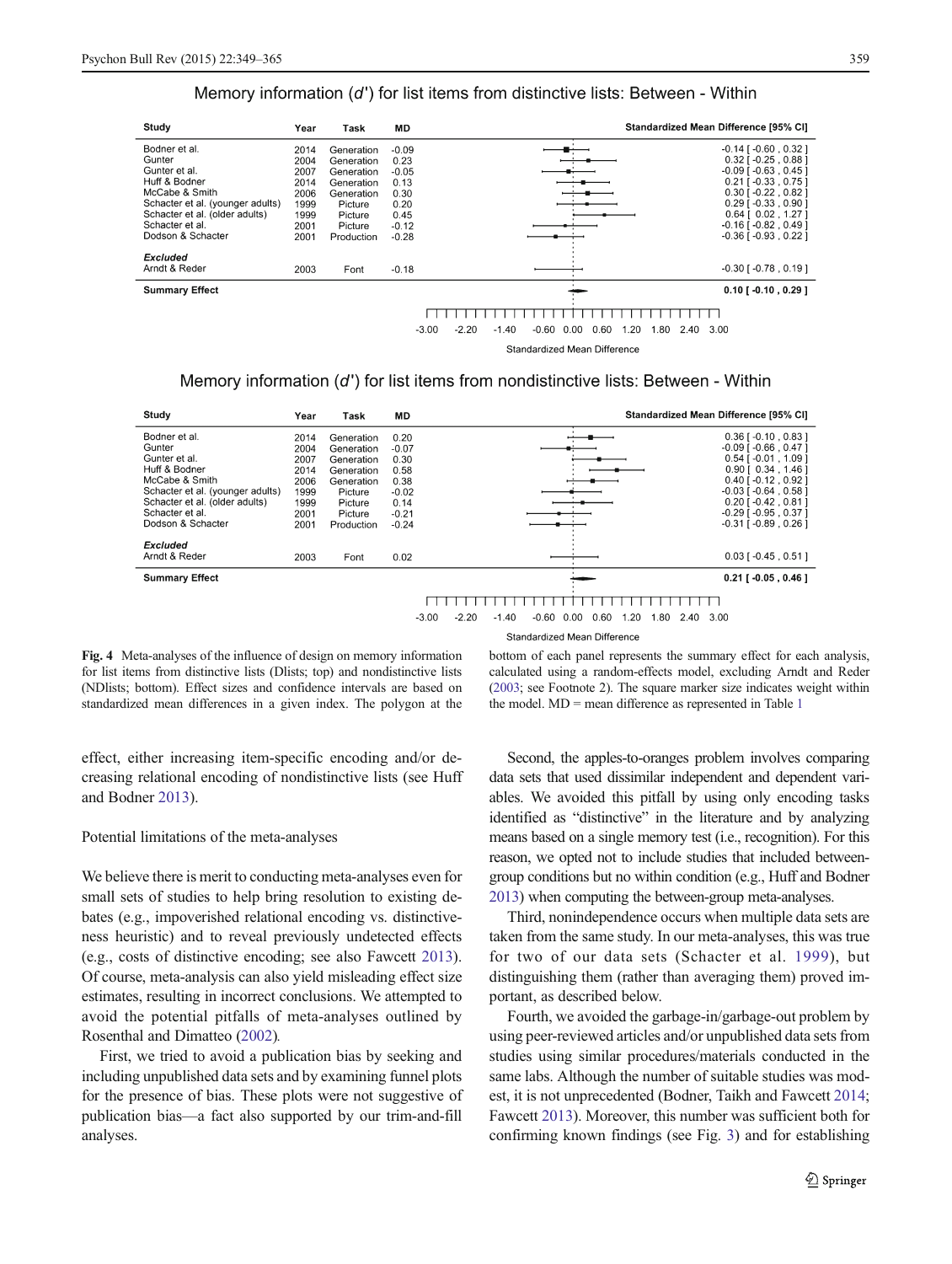<span id="page-11-0"></span>

| Study                            | Year | Task       | MD      | Standardized Mean Difference [95% CI]                                                 |
|----------------------------------|------|------------|---------|---------------------------------------------------------------------------------------|
| Bodner et al.                    | 2014 | Generation | $-0.11$ | $-0.17$ [ $-0.64$ , 0.29 ]                                                            |
| Gunter                           | 2004 | Generation | $-0.18$ | $-0.23$ [ $-0.80$ , 0.33 ]                                                            |
| Gunter et al.                    | 2007 | Generation | $-0.01$ | $-0.02$ [ $-0.56$ , 0.52]                                                             |
| Huff & Bodner                    | 2014 | Generation | $-0.39$ | $-0.57$ [ $-1.11$ , $-0.02$ ]                                                         |
| McCabe & Smith                   | 2006 | Generation | $-0.64$ | $-0.23$ [ $-0.75$ , 0.28]                                                             |
| Schacter et al. (younger adults) | 1999 | Picture    | 0.42    | $0.44$ [ $-0.18$ , 1.05 ]                                                             |
| Schacter et al. (older adults)   | 1999 | Picture    | $-0.09$ | $-0.09$ [ $-0.70$ , 0.52 ]                                                            |
| Schacter et al.                  | 2001 | Picture    | $-0.03$ | $-0.04$ [ $-0.70$ , $0.61$ ]                                                          |
| Dodson & Schacter                | 2001 | Production | $-0.61$ | $-0.65$ [ $-1.23$ , $-0.06$ ]                                                         |
| <b>Excluded</b>                  |      |            |         |                                                                                       |
| Arndt & Reder                    | 2003 | Font       | $-0.20$ | $-0.36$ [ $-0.85$ , 0.13]                                                             |
| <b>Summary Effect</b>            |      |            |         | $-0.19$ [ $-0.38$ , 0.00 ]                                                            |
|                                  |      |            |         |                                                                                       |
|                                  |      |            |         |                                                                                       |
|                                  |      |            |         | $-3.00$<br>$-2.20$<br>$-0.60$<br>0.00<br>0.60<br>$-1.40$<br>1.20<br>1.80<br>2.40 3.00 |
|                                  |      |            |         | Standardized Mean Difference                                                          |

Memory information (d') for critical items from distinctive lists: Between - Within



| Study                            | Year | Task       | MD      |                                                                                  | Standardized Mean Difference [95% CI] |
|----------------------------------|------|------------|---------|----------------------------------------------------------------------------------|---------------------------------------|
| Bodner et al.                    | 2014 | Generation | 0.76    |                                                                                  | $0.99$ [ $0.50$ , 1.48 ]              |
| Gunter                           | 2004 | Generation | 0.42    |                                                                                  | $0.52$ [ -0.06, 1.09 ]                |
| Gunter et al.                    | 2007 | Generation | 0.50    |                                                                                  | $0.76$ [ $0.20$ , 1.32 ]              |
| Huff & Bodner                    | 2014 | Generation | 0.41    |                                                                                  | $0.55$ [ $0.00$ , 1.09 ]              |
| McCabe & Smith                   | 2006 | Generation | $-0.04$ |                                                                                  | $-0.18$ [ $-0.69$ , 0.34]             |
| Schacter et al. (younger adults) | 1999 | Picture    | 0.35    |                                                                                  | $0.50$ [ -0.12, 1.12]                 |
| Schacter et al. (older adults)   | 1999 | Picture    | 0.48    |                                                                                  | $0.68$ [ $0.05$ , 1.31 ]              |
| Schacter et al.                  | 2001 | Picture    | 0.45    |                                                                                  | $0.64$ [ -0.03, 1.31]                 |
| Dodson & Schacter                | 2001 | Production | 0.08    |                                                                                  | $0.08$ [ $-0.49$ , $0.65$ ]           |
| <b>Excluded</b>                  |      |            |         |                                                                                  |                                       |
| Arndt & Reder                    | 2003 | Font       | 0.11    |                                                                                  | $0.14$ [ $-0.34$ , $0.63$ ]           |
| <b>Summary Effect</b>            |      |            |         |                                                                                  | $0.50$ [ $0.25$ , $0.75$ ]            |
|                                  |      |            |         |                                                                                  |                                       |
|                                  |      |            |         | $-3.00$<br>$-2.20$<br>0.60<br>$-1.40$<br>$-0.60$<br>0.00<br>1.20<br>1.80<br>2.40 | 3.00                                  |

Fig. 5 Meta analyses of the influence of design on memory information for critical items from distinctive lists (Dlists; top) and nondistinctive lists (NDlists; bottom). Effect sizes and confidence intervals are based on standardized mean differences in a given index. The polygon at the

new findings as outlined above. Of course, it would be valuable to update the current meta-analyses once the available sample of studies dictates.

Using signal detection indices to isolate encoding and retrieval effects

Using signal detection indices, we revisited previous evidence for the impoverished relational encoding and distinctiveness heuristic accounts. We confirmed that studies reporting evidence for use of a distinctiveness heuristic at test (Dodson and Schacter [2001;](#page-14-0) McCabe and Smith [2006](#page-15-0); Schacter et al. [2001;](#page-16-0) Schacter et al. [1999](#page-16-0)) indeed yield higher levels of monitoring when signal detection analyses are applied, consistent with the authors' original claims. Importantly, however, our analyses also revealed an encoding locus (in line with the impaired relational encoding claim) that was not detected in these individual studies.

To highlight one example of the merits of our signal detection approach, it prompts a reinterpretation of Schacter et al.'s [\(1999](#page-16-0)) findings. In their study, younger and older adults studied DRM lists in word and picture (distinctive condition) bottom of each panel represents the summary effect for each analysis, calculated using a random-effects model, excluding Arndt and Reder ([2003](#page-14-0); see Footnote 2). The square marker size indicates weight within the model. MD = mean difference as represented in Table [1](#page-5-0)

or word-only (nondistinctive) modalities in between and within designs. False recognition of critical items was reduced in the distinctive (vs. nondistinctive) group for both younger and older adults (see Table [2\)](#page-13-0). Within subjects, false recognition was equivalently low for both list types for both age groups, leading the authors to conclude that the older adults benefited from a distinctiveness heuristic as much as younger adults.

Application of our signal detection analysis to the group level means in the between groups instead suggests a divergent pattern across the age groups.<sup>5</sup> For younger adults, the distinctiveness heuristic account was upheld: Memory information  $(d')$  for critical lures was similar across the distinctive and nondistinctive groups, and memory monitoring  $(\lambda)$  was numerically greater in the distinctive group. For older adults, however, signal detection analyses revealed the opposite pattern: Memory information for critical lures was numerically lower in the distinctive group, and memory monitoring was

<sup>5</sup> These indices were based on the published group-level means and, hence, could not be analyzed. As a result, these numerical patterns should be interpreted with caution.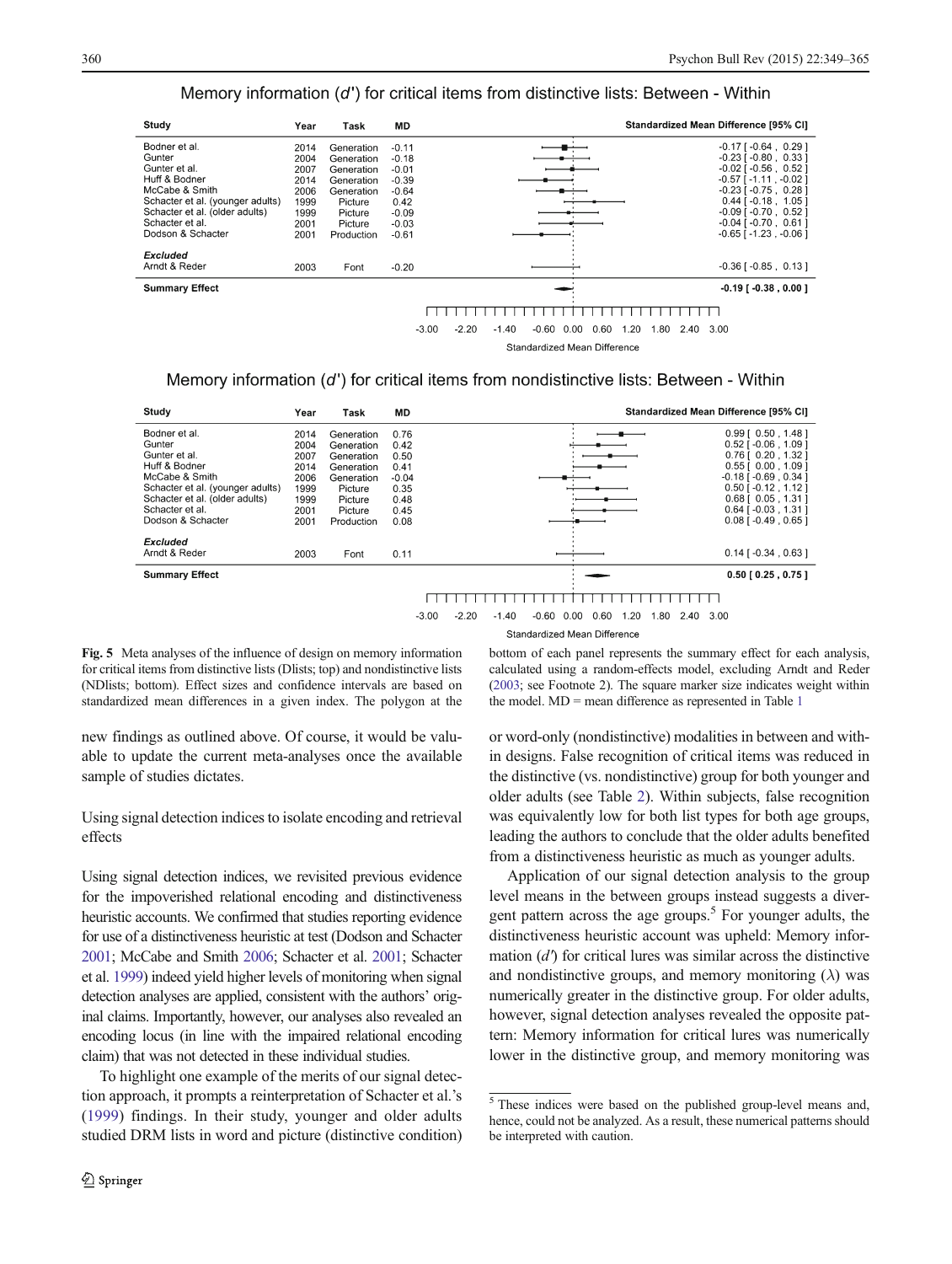similar. In other words, the false memory reduction for older adults was due to encoding processes (e.g., impoverished relational encoding), rather than to an increase in memory monitoring at test. Although inconsistent with the conclusions drawn by Schacter et al. ([1999](#page-16-0)), the older adult pattern revealed by our signal detection indices is more consistent with the memory and aging literature. Specifically, older adults often show deficits in source monitoring at test (Dywan and Jacoby [1990;](#page-14-0) Hashtroudi et al. [1990\)](#page-15-0), which would likely also impair their ability to monitor diagnostic details at test and, hence, to benefit from use of a distinctiveness heuristic.

The signal detection approach was also used to gauge the costs/benefits of distinctive encoding in a within design (after Begg and Snider [1987;](#page-14-0) Bodner, Taikh and Fawcett [2014](#page-14-0)). Our analyses revealed that distinctive encoding can produce costs, in contrast to Dodson and Schacter's [\(2002\)](#page-14-0) surmise that a distinctiveness heuristic provides a cost-free memory strategy. Specifically, more memory information about critical items was encoded for distinctive lists in a within (vs. between) design. Given this finding, implementing distinctive encoding for all studied items may be more effective at reducing false recognition than implementing it on a subset of studied items. This pattern stands in curious opposition to the general finding that distinctive encoding tasks are often more effective in within designs (see McDaniel and Bugg [2008](#page-15-0)). Whether the DRM paradigm is anomalous in this respect becomes an interesting area for future research to explore.

Our signal detection analysis approach is not without potential drawbacks. Most obviously, the indices are offline, indirect estimates used to infer the presence of encoding and retrieval processes. In addition, using lambda as a quantitative metric of test-based monitoring is discordant with the qualitative aspects of monitoring that are assumed to occur when a distinctiveness heuristic strategy is applied at test. Also, our memory-monitoring measure can detect quantitative differences only in the efficacy of what participants monitor at test; it cannot determine which specific memorial detail or details they monitor. Of course, this criticism equally applies to other means used for contrasting encoding versus retrieval bases for distinctiveness effects—namely, the use of inclusion instructions and within designs (for a discussion, see Huff and Bodner [2013\)](#page-15-0). Lambda will be unable to detect whether participants in different conditions monitor for different but equally diagnostic recollected details.

Despite these shortcomings, the ability to independently estimate encoding and retrieval processes is advantageous, and we advocate this approach for separating the encoding and retrieval contributions of other encoding tasks and in other memory paradigms. Powerful memory manipulations such as spacing (Balota et al. [2007;](#page-14-0) Crowder [1976](#page-14-0); Glenberg [1977\)](#page-15-0), retrieval practice (Roediger and Karpicke [2006](#page-16-0)), and survival processing (Nairne et al. [2007\)](#page-15-0) have generated effects that have been attributed to encoding and/or retrieval processes.

The relative contributions of each locus, at least in recognition tasks, can fruitfully be examined through signal detection analyses. Of note, these memory effects are also generally larger in within than in between designs, suggesting that both costs and benefits may contribute to the within effects. Determining how design type influences the utility of other encoding manipulations is worthy of research attention.

An additional question is whether encoding and retrieval processes as shown in recognition would also occur in other explicit memory tasks—most notably, free recall—especially if a generate–recognize process guides recall (Anderson and Bower [1972\)](#page-14-0). There is reason to believe that distinctiveness effects may be smaller in recall than in recognition due to recognition's greater sensitivity to item-specific encoding processes (McDaniel, Waddill, & Einstein, [1988](#page-15-0)). The challenge to separating encoding and retrieval processes in recall would be the inability to use lambda to assess monitoring at retrieval. Recall metrics such as clustering (Roenker et al. [1971\)](#page-16-0) or conditional response probabilities (Kahana [1996](#page-15-0)) also do not provide independent estimates of encoding and retrieval parameters. Thus, important questions for future research include how to separate and assess the encoding and retrieval processes operating in recall and whether recall produces similar patterns of costs and benefits across between and within designs.

# Conclusion

We suggest that meta-analysis of signal-detection indices provides a useful tool for examining encoding and retrieval processes and their effects on correct and false recognition. Our analyses revealed that reductions in the DRM illusion following distinctive encoding arise from a combination of encoding processes (i.e., reduced relational processing at study) and retrieval processes (i.e., increased strategic monitoring for critical items at test). Furthermore, use of a within (vs. between) design was found not to be "cost free" after all; although it reduced false recognition for nondistinctive lists, it inflated false recognition for distinctive lists. Researchers therefore need to exercise caution in extrapolating the results of particular study designs to general recommendations for encoding strategies for learners.

Acknowledgments This study was supported by NIH grant 5T32AG00000-38 to M.J.H. and by a Natural Sciences and Engineering Research Council of Canada Discovery Grant to G.E.B. We extend special thanks to researchers who provided their data and to Colin MacLeod for helpful comments on an earlier draft.

Open Access This article is distributed under the terms of the Creative Commons Attribution License which permits any use, distribution, and reproduction in any medium, provided the original author(s) and the source are credited.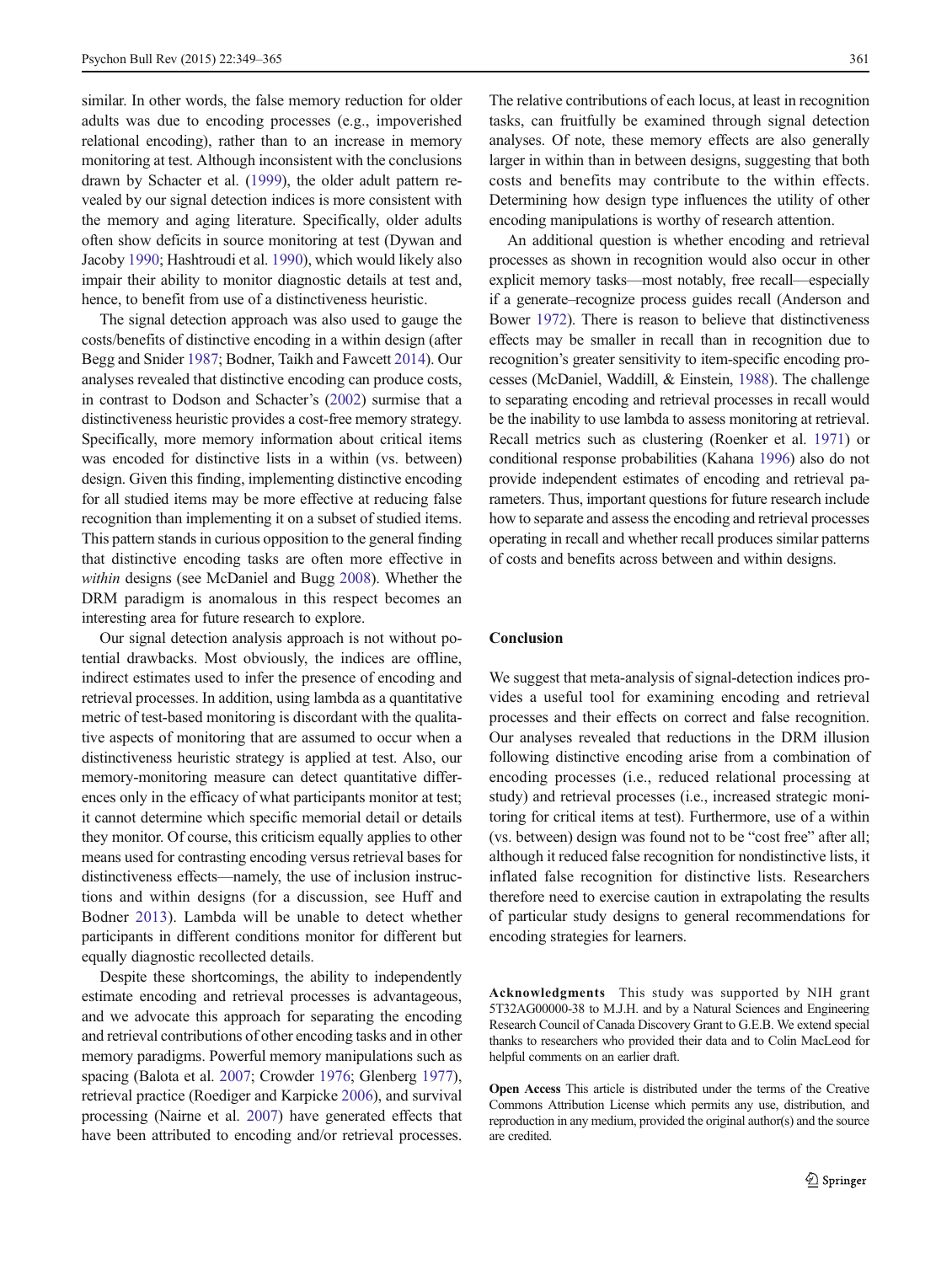<span id="page-13-0"></span>Table 2 Recognition means for between and within designs and for distinctive (D) and nondistinctive (ND) lists, and effects of design by list type and list type by design

| Task/Study/Means                                       | Between (B)   |                | Within (W)    |                | Design Effect $(B - W)$ |                | List Effect ( $Dlists - NDlists$ ) |        |
|--------------------------------------------------------|---------------|----------------|---------------|----------------|-------------------------|----------------|------------------------------------|--------|
|                                                        | <b>Dlists</b> | <b>NDlists</b> | <b>Dlists</b> | <b>NDlists</b> | <b>Dlists</b>           | <b>NDlists</b> | Between                            | Within |
| Generation                                             |               |                |               |                |                         |                |                                    |        |
| Bodner, Huff, Gunter, & Azad (2014) <sup>a</sup>       |               |                |               |                |                         |                |                                    |        |
| List items                                             | .85           | .77            | .88           | .69            | $-.03$                  | .07            | .09                                | .19    |
| List item controls                                     | .09           | .12            | .11           | $-.03$         | .01                     | $-.03$         |                                    |        |
| Critical items                                         | .49           | .68            | .56           | .51            | $-.07$                  | .17            | $-.19$                             | .05    |
| Critical item controls                                 | .15           | .18            | .16           | $-.02$         | .02                     | $-.03$         |                                    |        |
| Gunter (2004)                                          |               |                |               |                |                         |                |                                    |        |
| List items                                             | .90           | .79            | .93           | .69            | $-.03$                  | .10            | .11                                | .24    |
| List item controls                                     | .10           | .21            | .13           | $-.03$         | .08                     | $-.11$         |                                    |        |
| Critical items                                         | .45           | .75            | .56           | .51            | $-.11$                  | .24            | .30                                | $-.05$ |
| Critical item controls                                 | .15           | .32            | .25           | $-.10$         | .07                     | $-.17$         |                                    |        |
| Gunter, Bodner, & Azad (2007)                          |               |                |               |                |                         |                |                                    |        |
| List items                                             | .85           | .79            | .92           | .70            | $-.07$                  | .09            | .06                                | .22    |
| List item controls                                     | .07           | .12            | .12           | $-.05$         | .00                     | $-.05$         |                                    |        |
| Critical items                                         | .44           | .68            | .55           | .49            | $-.11$                  | .17            | $-.24$                             | .06    |
| Critical item controls                                 | .10           | .20            | .19           | $-.08$         | .02                     | $-.10$         |                                    |        |
| Huff and Bodner (2014)                                 |               |                |               |                |                         |                |                                    |        |
| List items                                             | .84           | .75            | .90           | .60            | $-.06$                  | .15            | .09                                | .30    |
| List item controls                                     | .06           | .11            | .12           | $-.06$         | $-.01$                  | $-.05$         |                                    |        |
| Critical items                                         | .39           | .63            | .60           | .46            | $-.21$                  | .17            | $-.24$                             | .14    |
| Critical item controls                                 | .09           | .17            | .13           | $-.04$         | .04                     | $-.08$         |                                    |        |
| McCabe and Smith (2006)                                |               |                |               |                |                         |                |                                    |        |
| List items                                             | .88           | .82            | .85           | .76            | .03                     | .06            | .06                                | .09    |
| List item controls                                     | .13           | .13            | .17           | $-.04$         | $-.04$                  | .00            |                                    |        |
| Critical items                                         | .59           | .76            | .73           | .75            | $-.14$                  | .01            | $-.17$                             | $-.02$ |
| Critical item controls                                 | .20           | .18            | .21           | $-.01$         | $-.03$                  | .02            |                                    |        |
| <b>Pictures</b>                                        |               |                |               |                |                         |                |                                    |        |
| Schacter, Israel, & Racine (1999; younger adult group) |               |                |               |                |                         |                |                                    |        |
| List items                                             | .78           | .79            | .83           | .75            | .05                     | .04            | $-.01$                             | .08    |
| List item controls                                     | .09           | .21            | .17           | $-.08$         | .04                     | $-.12$         |                                    |        |
| Critical items                                         | .35           | .66            | .47           | .49            | $-.12$                  | .17            | $-.31$                             | .02    |
| Critical item controls                                 | .08           | .28            | .25           | $-.17$         | .03                     | $-.20$         |                                    |        |
| Schacter et al. (1999; older adult group)              |               |                |               |                |                         |                |                                    |        |
| List items                                             | .71           | .72            | .77           | .60            | $-.06$                  | .12            | $-.01$                             | .17    |
| List item controls                                     | .08           | .28            | .22           | $-.14$         | .06                     | $-.20$         |                                    |        |
| Critical items                                         | .46           | .72            | .63           | .66            | $-.17$                  | .06            | $-.26$                             | $-.03$ |
| Critical item controls                                 | .16           | .17            | .26           | $-.10$         | $-.09$                  | $-.01$         |                                    |        |
| Schacter, Cendan, Dodson, & Clifford (2001)            |               |                |               |                |                         |                |                                    |        |
| List items                                             | .64           | .67            | .70           | .62            | $-.06$                  | .05            | $-.03$                             | .08    |
| List item controls                                     | .05           | .14            | $.08\,$       | $-.03$         | .06                     | $-.09$         |                                    |        |
| Critical items                                         | .27           | .56            | .36           | .37            | $-.09$                  | .19            | $-.29$                             | $-.01$ |
| Critical item controls                                 | .03           | $.18\,$        | .16           | $-.13$         | .02                     | $-.15$         |                                    |        |

Production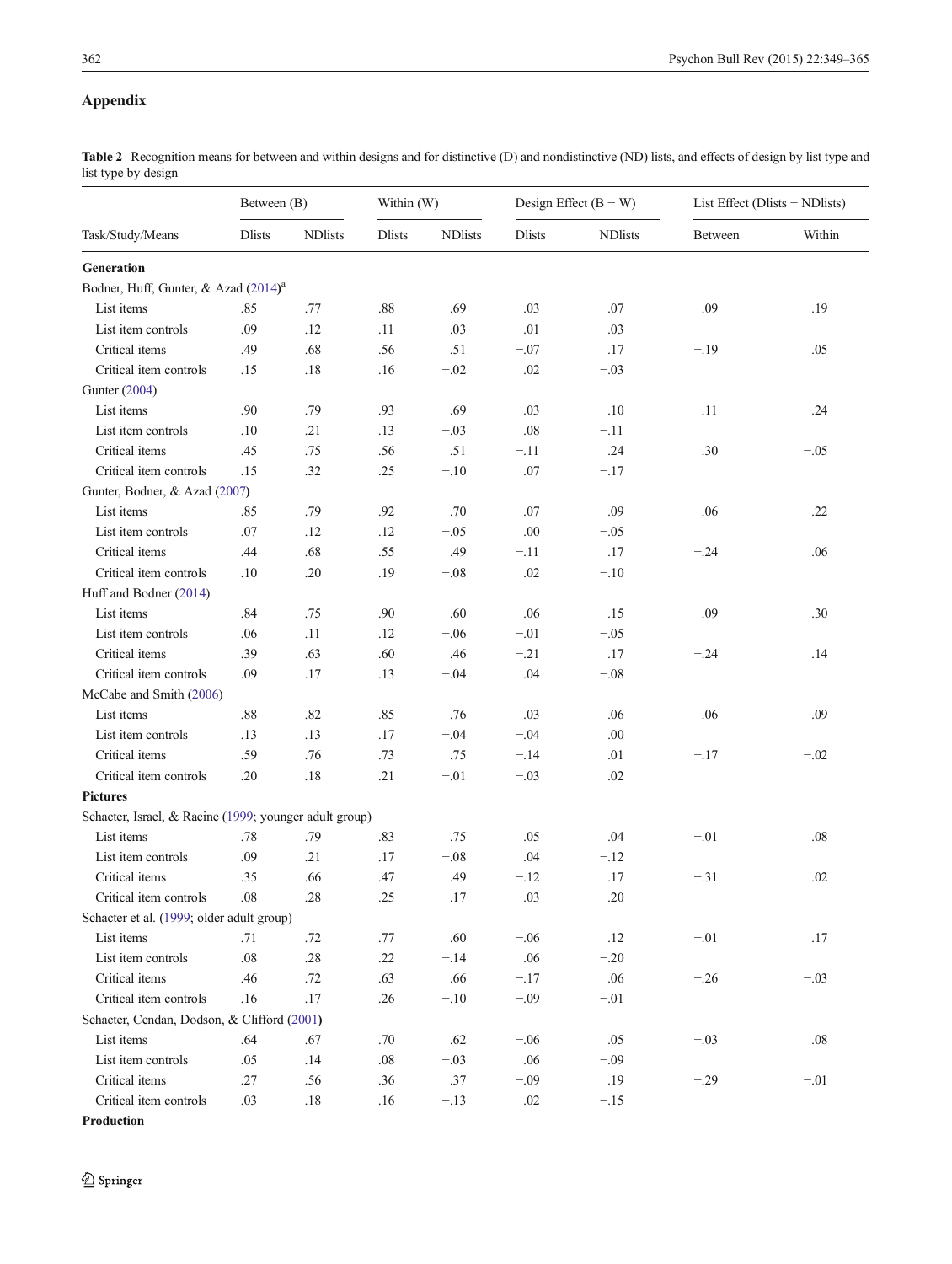#### <span id="page-14-0"></span>Table 2 (continued)

| Task/Study/Means                                | Between (B)   |                 | Within (W)    |                 | Design Effect $(B - W)$ |                | List Effect (Dlists $-$ NDlists) |        |
|-------------------------------------------------|---------------|-----------------|---------------|-----------------|-------------------------|----------------|----------------------------------|--------|
|                                                 | <b>Dlists</b> | <b>ND</b> lists | <b>Dlists</b> | <b>ND</b> lists | <b>Dlists</b>           | <b>NDlists</b> | Between                          | Within |
| Dodson and Schacter (2001)                      |               |                 |               |                 |                         |                |                                  |        |
| List items                                      | .76           | .71             | .79           | .70             | $-.03$                  | .01            | .05                              | .09    |
| List item controls                              | .16           | .16             | .12           | $-.04$          | $-.04$                  | .00            |                                  |        |
| Critical items                                  | .51           | .72             | .58           | .57             | $-.07$                  | .15            | $-.21$                           | .01    |
| Critical item controls                          | .28           | .29             | .14           | .14             | $-.15$                  | $-.01$         |                                  |        |
| Font                                            |               |                 |               |                 |                         |                |                                  |        |
| Arndt and Reder $(2003)^{b}$                    |               |                 |               |                 |                         |                |                                  |        |
| List items                                      | .87           | .89             | .90           | .93             | $-.03$                  | $-.04$         | $-.02$                           | $-.03$ |
| List item controls                              | .12           | .10             | .14           | $-.02$          | $-.04$                  | .02            |                                  |        |
| Critical items                                  | .48           | .77             | .54           | .77             | $-.06$                  | .00            | $-.29$                           | $-.23$ |
| Critical item controls                          | .20           | .19             | .19           | .01             | .00                     | .01            |                                  |        |
| <b>Average</b> (excluding Arndt and Reder 2003) |               |                 |               |                 |                         |                |                                  |        |
| List items                                      | .80           | .76             | .84           | .68             | $-.04$                  | .07            | .04                              | .16    |
| List item controls                              | .09           | .16             | .14           | $-.05$          | .03                     | $-.07$         |                                  |        |
| Critical items                                  | .44           | .68             | .56           | .53             | $-.12$                  | .15            | $-.25$                           | .03    |
| Critical item controls                          | .14           | .22             | .19           | $-.06$          | .02                     | $-.08$         |                                  |        |

<sup>a</sup> Dlists collapsed across generation and self-imagery tasks.

<sup>b</sup> Dlists collapsed across the uncorrelated and unique font groups; NDlists is the correlated font group.

#### References

- Anderson, J. R., & Bower, G. H. (1972). Recognition and retrieval processes in free recall. Psychological Review, 72, 98–123.
- Arndt, J., & Reder, L. M. (2003). The effect of distinctive visual information on false recognition. Journal of Memory and Language, 48, 1–15. doi[:10.1016/S0749-596X\(02\)00518-1](http://dx.doi.org/10.1016/S0749-596X(02)00518-1)
- Balota, D. A., Duchek, J. M., & Logan, J. M. (2007). Is expanded retrieval practice a superior form of spaced retrieval? A critical review of the extant literature. In J. S. Nairne (Ed.), The Foundations of Remembering: Essays in honor of Henry L. Roediger, III (pp. pp. 83–105). New York: Psychology Press.
- Begg, I., & Snider, A. (1987). The generation effect: Evidence for generalized inhibition. Journal of Experimental Psychology. Learning, Memory, and Cognition, 13, 553–563. doi[:10.1037/0278-7393.13.4.553](http://dx.doi.org/10.1037/0278-7393.13.4.553)
- Begg, I., Snider, A., Foley, F., & Goddard, R. (1989). The generation effect is no artifact: Generating makes words distinctive. Journal of Experimental Psychology. Learning, Memory, and Cognition, 15, 977–989. doi[:10.1037/0278-7393.15.5.977](http://dx.doi.org/10.1037/0278-7393.15.5.977)
- Benjamin, A. S. (2001). On the dual effects of repetition on false recognition. Journal of Experimental Psychology. Learning, Memory, and Cognition, 27, 941–947. doi:[10.1037/0278-7393.27.4.941](http://dx.doi.org/10.1037/0278-7393.27.4.941)
- Bertsch, S., Pesta, B. J., Wiscott, R., & McDaniel, M. A. (2007). The generation effect: A meta-analytic review. Memory & Cognition, 35, 201–210. doi[:10.3758/BF03193441](http://dx.doi.org/10.3758/BF03193441)
- Bodner, G. E., Huff, M. J., Gunter, R. W., & Azad, T. (2014). Do differences in distinctiveness or memory strength dampen the DRM illusion? Manuscript in preparation.
- Bodner, G. E., & Taikh, A. (2012). Reassessing the basis of the production effect in memory. Journal of Experimental Psychology. Learning, Memory, and Cognition, 38, 1711–1719. doi:[10.1037/a0028466](http://dx.doi.org/10.1037/a0028466)
- Bodner, G. E., Taikh, A., & Fawcett, J. M. (2014). Assessing the costs and benefits of production in recognition. Psychonomic Bulletin & Review, 21, 149–154. doi:[10.3758/s13423-013-0485-1](http://dx.doi.org/10.3758/s13423-013-0485-1)
- Borenstein, M. (2009). Effect sizes for continuous data. In H. Cooper, L. V. Hedges, & J. C. Valentine (Eds.), The Handbook of Research Synthesis and Meta-analysis (2nd ed., pp. 221–226). New York: Russell Sage Foundation.
- Brainerd, C. J., Payne, D. G., Wright, R., & Reyna, V. F. (2003). Phantom recall. Journal of Memory and Language, 48, 445–467. doi:[10.](http://dx.doi.org/10.1016/S0749-596X(02)00501-6) [1016/S0749-596X\(02\)00501-6](http://dx.doi.org/10.1016/S0749-596X(02)00501-6)
- Brainerd, C. J., & Reyna, V. F. (2002). Fuzzy-trace theory and false memory. Current Directions in Psychological Science, 11, 164– 169. doi[:10.1111/1467-8721.00192](http://dx.doi.org/10.1111/1467-8721.00192)
- Craik, F. I. M., & Lockhart, R. S. (1972). Levels of processing: A framework for memory research. Journal of Verbal Learning & Verbal Behavior, 11, 671–684. doi[:10.1016/S0022-5371\(72\)80001-X](http://dx.doi.org/10.1016/S0022-5371(72)80001-X)
- Crowder, R. G. (1976). Principles of Learning and Memory. Hillsdale: Lawrence Erlbaum Associates.
- Deese, J. (1959). On the prediction of occurrence of particular verbal intrusions in immediate recall. Journal of Experimental Psychology, 58, 17–22. doi[:10.1037/h0046671](http://dx.doi.org/10.1037/h0046671)
- Dodson, C. S., & Schacter, D. L. (2001). "If I had said it I would have remembered it": Reducing false memories with a distinctiveness heuristic. Psychonomic Bulletin & Review, 8, 155-161. doi:[10.](http://dx.doi.org/10.3758/BF03196152) [3758/BF03196152](http://dx.doi.org/10.3758/BF03196152)
- Dodson, C. S., & Schacter, D. L. (2002). When false recognition meets metacognition: The distinctiveness heuristic. Journal of Memory and Language, 46, 782–803. doi:[10.1006/jmla.2001.2822](http://dx.doi.org/10.1006/jmla.2001.2822)
- Dunlosky, J., Hunt, R. R., & Clark, E. (2000). Is perceptual salience needed in explanations of the isolation effect? Journal of Experimental Psychology: Learning, Memory, & Cognition, 26, 649–657. doi[:10.1037/0278-7393.26.3.649](http://dx.doi.org/10.1037/0278-7393.26.3.649)
- Duval, S. (2005). The trim and fill method. In R. Rothstein, A. Sutton, & M. Borenstein (Eds.), Publication Bias in Meta-Analysis: Prevention, Assessments, Adjustments (pp. 127–144). Chichester: Wiley.
- Dywan, J., & Jacoby, L. (1990). Effects of aging on source monitoring: Differences in susceptibility to false fame. Psychology and Aging, 5, 379–387. doi[:10.1037/0882-7974.5.3.379](http://dx.doi.org/10.1037/0882-7974.5.3.379)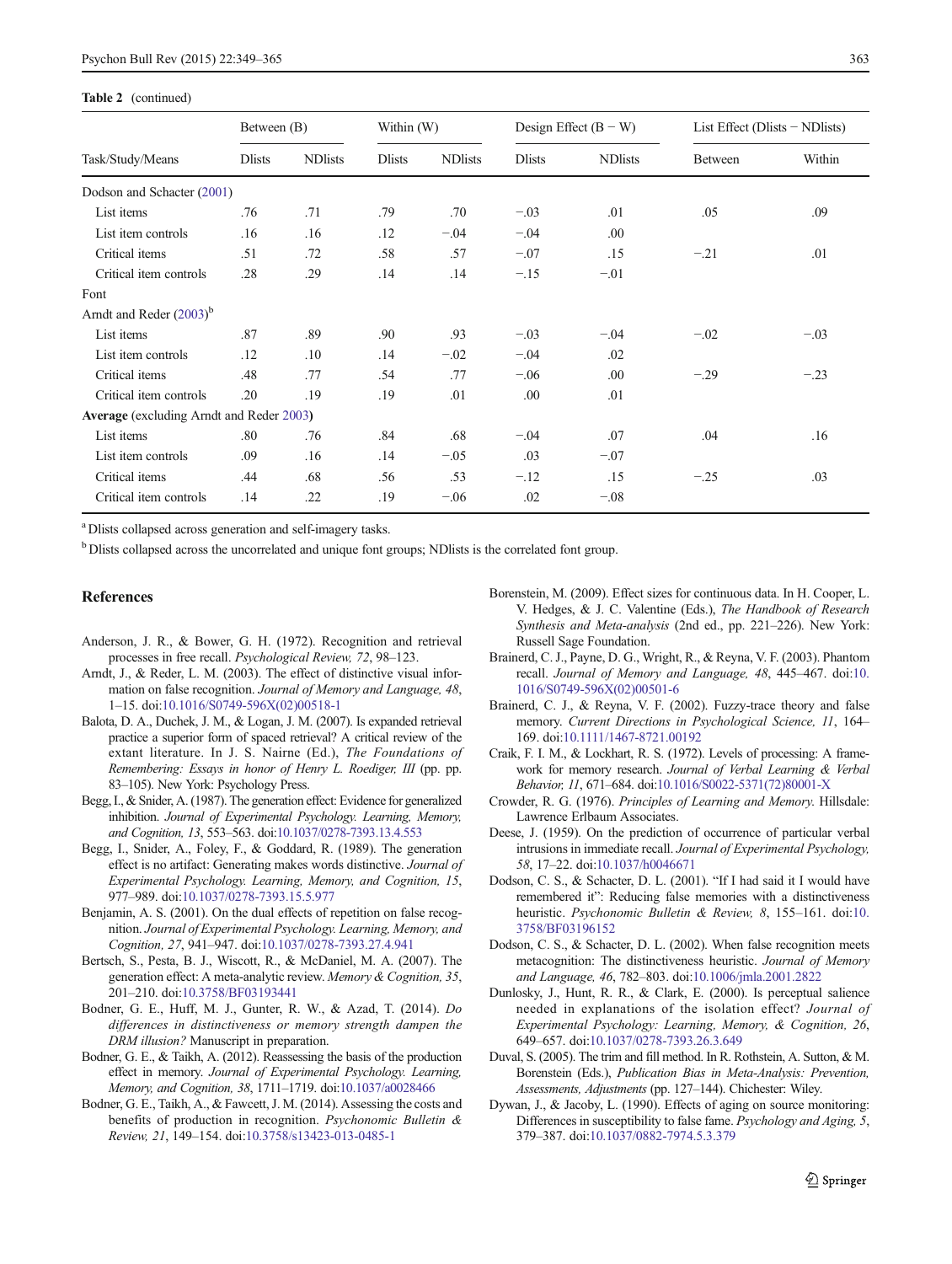- <span id="page-15-0"></span>Fawcett, J. M. (2013). The production effect benefits performance in between-subjects designs: A meta-analysis. Acta Psychologica, 142, 1–5. doi[:10.1016/j.actpsy.2012.10.001](http://dx.doi.org/10.1016/j.actpsy.2012.10.001)
- Gallo, D. A. (2004). Using recall to reduce false recognition: Diagnostic and disqualifying monitoring. Journal of Experimental Psychology. Learning, Memory, and Cognition, 30, 120–128. doi:[10.1037/0278-](http://dx.doi.org/10.1037/0278-7393.30.1.120) [7393.30.1.120](http://dx.doi.org/10.1037/0278-7393.30.1.120)
- Gallo, D. A. (2006). Associative memory illusions. New York: Psychology Press.
- Gallo, D. A. (2010). False memories and fantastic beliefs: 15 years of the DRM illusion. Memory & Cognition, 38, 833–848. doi[:10.3758/](http://dx.doi.org/10.3758/MC.38.7.833) [MC.38.7.833](http://dx.doi.org/10.3758/MC.38.7.833)
- Gallo, D. A., Roediger, H. L., III, & McDermott, K. B. (2001). Associative false recognition occurs without strategic criterion shifts. Psychonomic Bulletin & Review, 8, 579–586. doi[:10.3758/](http://dx.doi.org/10.3758/BF03196194) [BF03196194](http://dx.doi.org/10.3758/BF03196194)
- Glanzer, M., & Adams, J. K. (1990). The mirror effect in recognition memory: Data and theory. Journal of Experimental Psychology. Learning, Memory, and Cognition, 16, 5–16. doi[:10.1037/0278-](http://dx.doi.org/10.1037/0278-7393.16.1.5) [7393.16.1.5](http://dx.doi.org/10.1037/0278-7393.16.1.5)
- Glenberg, A. M. (1977). Influences of retrieval processes on the spacing effect in free recall. Journal of Experimental Psychology: Human Learning and Memory, 3, 282–294. doi:[10.1037/0278-7393.3.3.282](http://dx.doi.org/10.1037/0278-7393.3.3.282)
- Geraci, L., & Rajaram, S. (2002). The orthographic distinctiveness effect on direct and indirect tests of memory: Delineating the awareness and processing requirements. Journal of Memory and Language, 47, 273–291. doi[:10.1016/S0749-596X\(02\)00008-6](http://dx.doi.org/10.1016/S0749-596X(02)00008-6)
- Gunter, R. W. (2004). Using generation to improve memory accuracy in a false recognition paradigm. Unpublished Master's Thesis, University of Calgary.
- Gunter, R. W., Bodner, G. E., & Azad, T. (2007). Generation and mnemonic encoding induce a mirror effect in the DRM paradigm. Memory & Cognition, 35, 1083–1092. doi[:10.3758/BF03193480](http://dx.doi.org/10.3758/BF03193480)
- Hashtroudi, S., Johnson, M. K., & Chrosniak, L. D. (1990). Aging and qualitative characteristics of memories for perceived and imagined complex events. Psychology and Aging, 5, 119–126. doi[:10.1037/](http://dx.doi.org/10.1037/0882-7974.5.1.119) [0882-7974.5.1.119](http://dx.doi.org/10.1037/0882-7974.5.1.119)
- Hedges, L. V. (1981). Distribution theory for Glass's estimator of effect size and related estimators. Journal of Educational Statistics, 6, 107–128. doi[:10.2307/1164588](http://dx.doi.org/10.2307/1164588)
- Hedges, L. V., & Olkin, I. (1985). Statistical Methods for Meta-Analyses. New York: Academic Press.
- Hege, A. C. G., & Dodson, C. S. (2004). Why distinctive information reduces false memories: Evidence for both impoverished relationalencoding and distinctiveness heuristic. Journal of Experimental Psychology. Learning, Memory, and Cognition, 30, 787–795. doi: [10.1037/0278-7393.30.4.787](http://dx.doi.org/10.1037/0278-7393.30.4.787)
- Higgins J.P.T., & Green S. (2009). Cochrane Handbook for Systematic Reviews of Interventions Version 5.0.2 [updated September 2009]. The Cochrane Collaboration. Available from [www.cochrane](http://www.cochrane-handbook.org/)[handbook.org](http://www.cochrane-handbook.org/)
- Hockley, W. E., & Cristi, C. (1996). Tests of encoding tradeoffs between item and associative information. Memory & Cognition, 24, 202– 216. doi[:10.3758/BF0320081](http://dx.doi.org/10.3758/BF0320081)
- Hopkins, R. H., & Edwards, R. E. (1972). Pronunciation effects in recognition memory. Journal of Verbal Learning and Verbal Behavior, 11, 534–537.
- Huff, M. J., & Bodner, G. E. (2013). When does memory monitoring succeed versus fail? Comparing item-specific and relational encoding in the DRM paradigm. Journal of Experimental Psychology. Learning, Memory, and Cognition, 39, 1246–1256. doi:[10.1037/a0031338](http://dx.doi.org/10.1037/a0031338)
- Huff, M. J., & Bodner, G. E. (2014). Comparing item-specific and relational generation tasks in the DRM paradigm using between- and within-subjects designs. Manuscript in preparation
- Hunt, R. R. (2006). The concept of distinctiveness in memory research. In R. R. Hunt & J. B. Worthen (Eds.), Distinctiveness and Memory (pp. 3–25). New York: Oxford University Press.
- Hunt, R. R., & Einstein, G. O. (1981). Relational and item-specific information in memory. Journal of Verbal Learning & Verbal Behavior, 20, 497–514. doi[:10.1016/S0022-5371\(81\)90138-9](http://dx.doi.org/10.1016/S0022-5371(81)90138-9)
- Hunt, R. R., & Worthen, J. B. (2006). Distinctiveness and Memory. New York: Oxford University Press.
- Hunt, R. R., Smith, R. E., & Dunlap, K. R. (2011). How does distinctive processing reduce false recall? Journal of Memory and Language, 65, 378–389. doi:[10.1016/j.jml.2011.06.003](http://dx.doi.org/10.1016/j.jml.2011.06.003)
- Israel, L., & Schacter, D. L. (1997). Pictorial encoding reduces false recognition of semantic associates. Psychonomic Bulletin & Review, 4, 577–581.
- Jenkins, W. O., & Postman, L. (1948). Isolation and the spread effect in serial learning. American Journal of Psychology, 61, 214–221. doi: [10.2307/1416967](http://dx.doi.org/10.2307/1416967)
- Joordens, S., & Hockley, W. E. (2000). Recollection and familiarity through the looking glass: When old does not mirror new. Journal of Experimental Psychology. Learning, Memory, and Cognition, 26, 1534–1555. doi[:10.1037/0278/-7393.26.6.1534](http://dx.doi.org/10.1037/0278/-7393.26.6.1534)
- Kahana, M. J. (1996). Associative retrieval processes in free-recall. Memory & Cognition, 24, 103-109.
- Kelley, M. R., & Nairne, J. S. (2001). von Restorff revisited: Isolation, generation, and memory for order. Journal of Experimental Psychology. Learning, Memory, and Cognition, 27, 54–66. doi[:10.](http://dx.doi.org/10.1037/0278/7393.27.1.54) [1037/0278/7393.27.1.54](http://dx.doi.org/10.1037/0278/7393.27.1.54)
- MacLeod, C. M., Gopie, N., Hourihan, K. L., Neary, K. R., & Ozubko, J. D. (2010). The production effect: Delineation of a phenomenon. Journal of Experimental Psychology. Learning, Memory, and Cognition, 36, 671–685. doi:[10.1037/a0018785](http://dx.doi.org/10.1037/a0018785)
- Macmillan, N. A., & Creelman, C. D. (1991). Detection theory: A user's guide. New York: Cambridge University Press.
- McCabe, D. P., & Smith, A. D. (2002). The effect of warnings on false memories in young and older adults. Memory & Cognition, 30, 1065–1077. doi[:10.3758/BF03194324](http://dx.doi.org/10.3758/BF03194324)
- McCabe, D. P., & Smith, A. D. (2006). The distinctiveness heuristic in false recognition and false recall. Memory, 14, 570–583. doi[:10.](http://dx.doi.org/10.1080/09658210600624564) [1080/09658210600624564](http://dx.doi.org/10.1080/09658210600624564)
- McDaniel, M. A., & Bugg, J. M. (2008). Instability in memory phenomena: A common puzzle and a unifying explanation. Psychonomic Bulletin & Review, 15, 237–255. doi:[10.3758/](http://dx.doi.org/10.3758/PBR.15.2.237) [PBR.15.2.237](http://dx.doi.org/10.3758/PBR.15.2.237)
- McDaniel, M. A., & Einstein, G. O. (1991). Bizarre imagery: Mnemonic benefits and theoretical implications. In R. H. Logie & M. Denis (Eds.), Mental Images in Human Cognition (pp. 183–192). Amsterdam: Elsevier.
- McDaniel, M. A., & Geraci, L. (2006). Encoding and retrieval processes in distinctiveness effects: Toward an integrative framework. In R. R. Hunt & J. B. Worthen (Eds.), *Distinctiveness and Memory* (pp. 65– 88). New York, NY: Oxford University Press.
- McDaniel, M. A., Waddill, P. J., & Einstein, G. O. (1988). A contextual account of the generation effect: A threefactor theory. Journal of Memory and Language, 27, 521–536. doi: [10.1016/0749-596X\(88\)](http://dx.doi.org/10.1016/0749-596X(88)90023-X) [90023-X](http://dx.doi.org/10.1016/0749-596X(88)90023-X)
- McDermott, K. B. (1996). The persistence of false memories in list recall. Journal of Memory and Language, 35, 212–230. doi:[10.1006/jmla.](http://dx.doi.org/10.1006/jmla.1996.0012) [1996.0012](http://dx.doi.org/10.1006/jmla.1996.0012)
- Nairne, J. S., Thompson, S. R., & Pandeirada, J. N. S. (2007). Adaptive memory: Survival processing enhances retention. Journal of Experimental Psychology. Learning, Memory, and Cognition, 33, 263–273. doi[:10.1037/0278-7393.33.2.263](http://dx.doi.org/10.1037/0278-7393.33.2.263)
- Pierce, B. H., Gallo, D. A., Weiss, J. A., & Schacter, D. L. (2005). The modality effect in false recognition: Evidence for test-based monitoring. Memory & Cognition, 33, 1407–1413. doi:[10.3758/](http://dx.doi.org/10.3758/BF03193373) [BF03193373](http://dx.doi.org/10.3758/BF03193373)